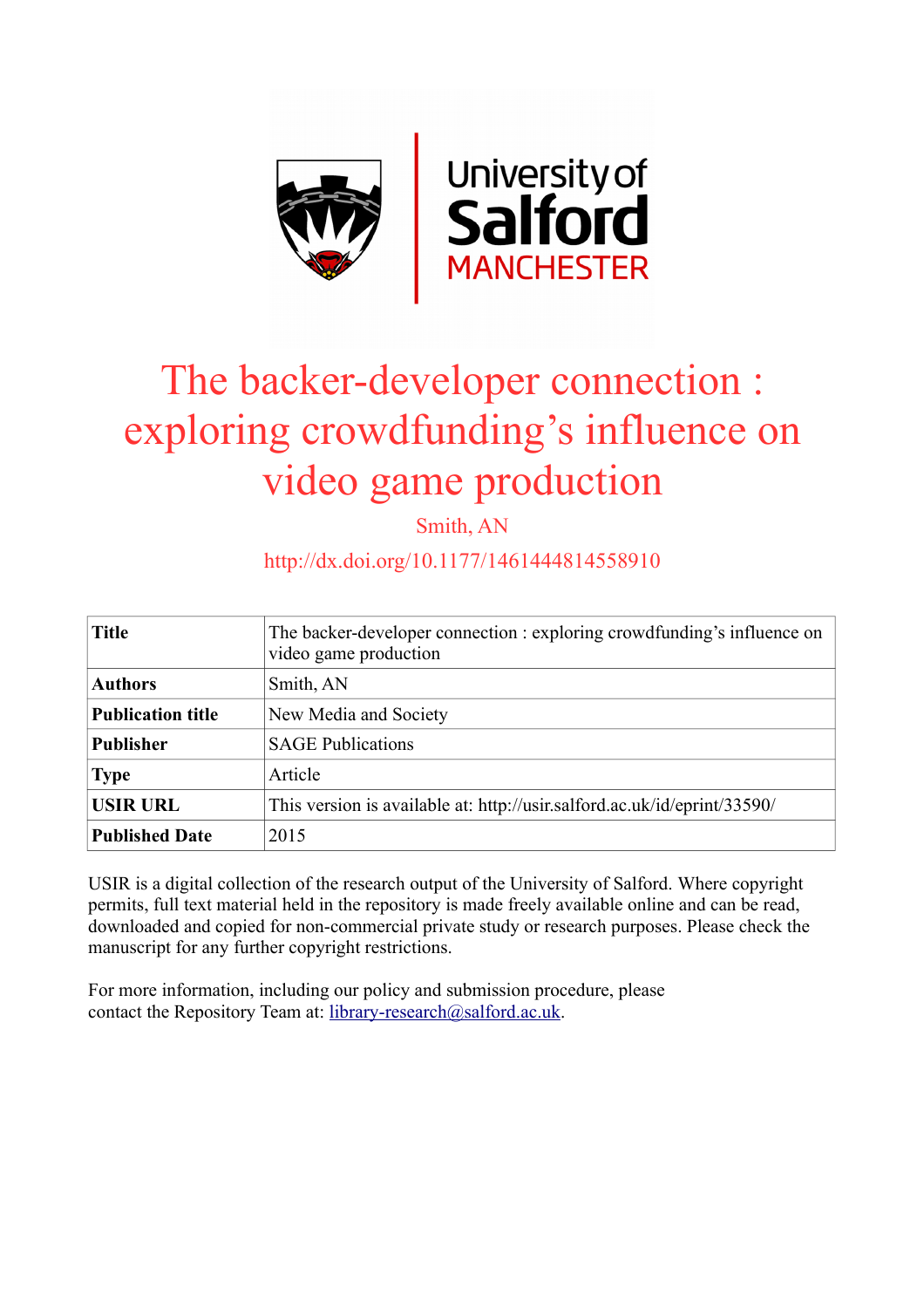**The backer-developer connection: Exploring crowdfunding's influence on video game production**

## **Anthony N. Smith**

University of Salford, UK

#### **Abstract**

As video game development studios increasingly turn to digital crowdfunding platforms such as Kickstarter for financing, this article explores the ways in which these processes shape production. It examines in particular the interactions that typically occur between studios and players as part of crowdfunded development, analysing the ways in which these activities inform aspects of video game design. By charting the implications of this burgeoning economic model, the article contributes to scholarship concerning video game production, and intervenes within more specific discussions concerning the role of the player within development. The article's case study, which draws from evidence of production concerning multiple Kickstarter projects, is organised into two sections. The first ascertains the degrees to which Kickstarter users can influence the details of a proposed project during a crowdfunding campaign; the second looks at how developers involve crowdfunding communities within production once funding is secured.

# **Keywords**

Video games, crowdfunding, production, industry, audiences, participatory culture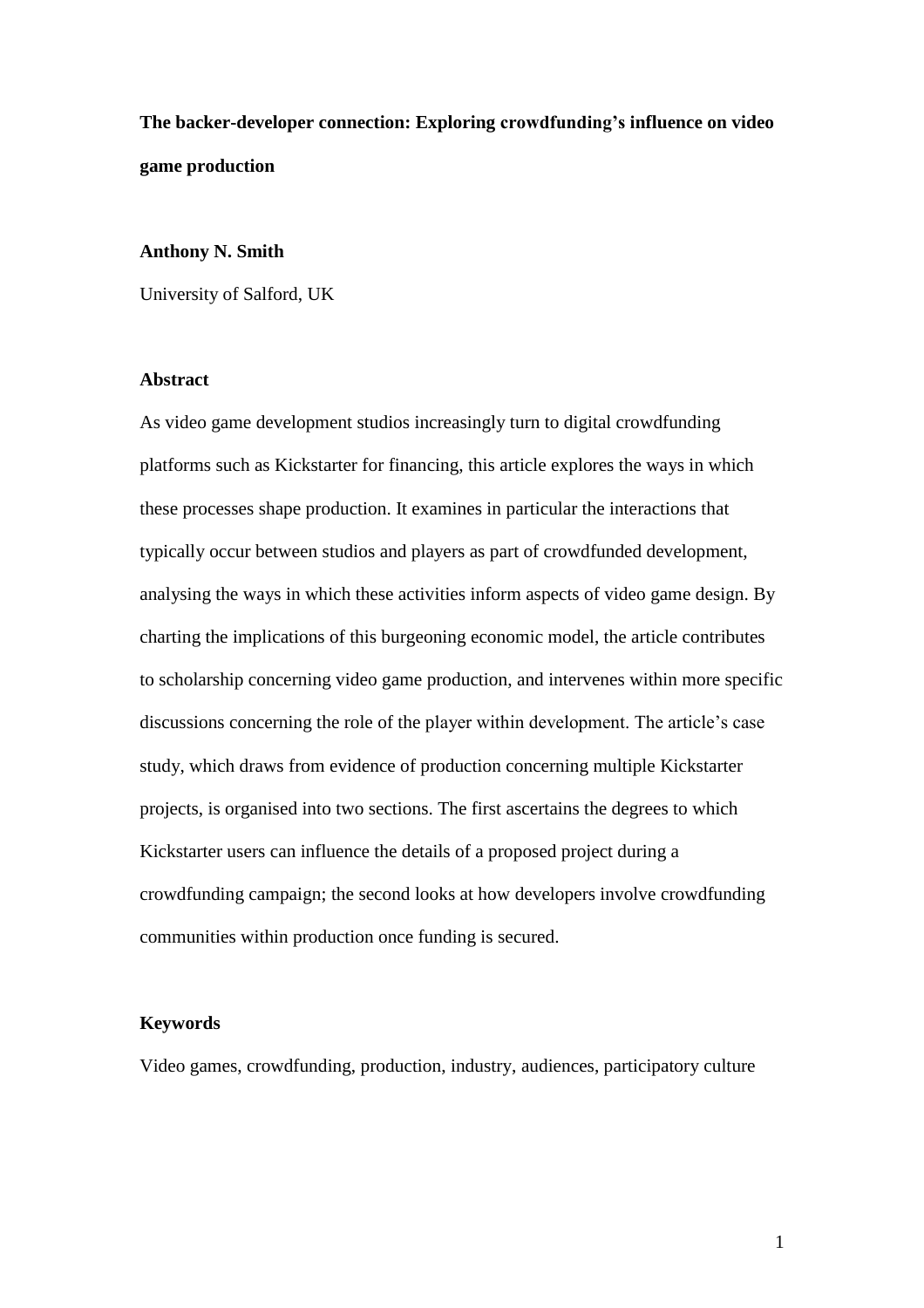#### **Corresponding author**

Anthony N. Smith, School of Arts and Media, University of Salford, The Crescent, Salford, Lancashire, M5 4WT, UK. Email: anthonynsmith@gmail.com

#### **Introduction**

Crowdfunding has recently taken an increasingly prominent role in the financing of video game development. Via the high-profile crowdfunding website Kickstarter, for example, the amount of money pledged by its user community towards video games rose from \$1.2 million in 2011 to \$57.9 million in 2013 (Bidaux, 2014). One development studio that sought Kickstarter funding during this period was Camouflaj, which launched a campaign via the site in the spring of 2012 so as to finance its inaugural title, *République*. The studio pitched the prospective title as a 'stealth survival' action game to be designed specifically for Apple iPad, iPhone and iPod Touch hardware, incorporating a control scheme that would uniquely utilise these devices' touch-screen inputs (Camouflaj, 2012). The Kickstarter community's response to the project was initially mixed, with many users voicing disappointment concerning the absence of a proposed desktop version of the title (Payton, 2012). At around the midway point of its campaign to raise \$500,000, Camouflaj significantly altered its pitch, promising PC and Mac incarnations of *République*, in addition to the already proposed iOS versions. 'We have heard you guys. We have adjusted our strategy,' Camouflaj co-founder Ryan Payton (Berghammer, 2012) announced via a Kickstarter campaign video update. As part of this change in strategy, Camouflaj pledged not to merely port over to desktop computers a game intended primarily for Apple's portable touch screen devices; instead it set out to deliver a unique version of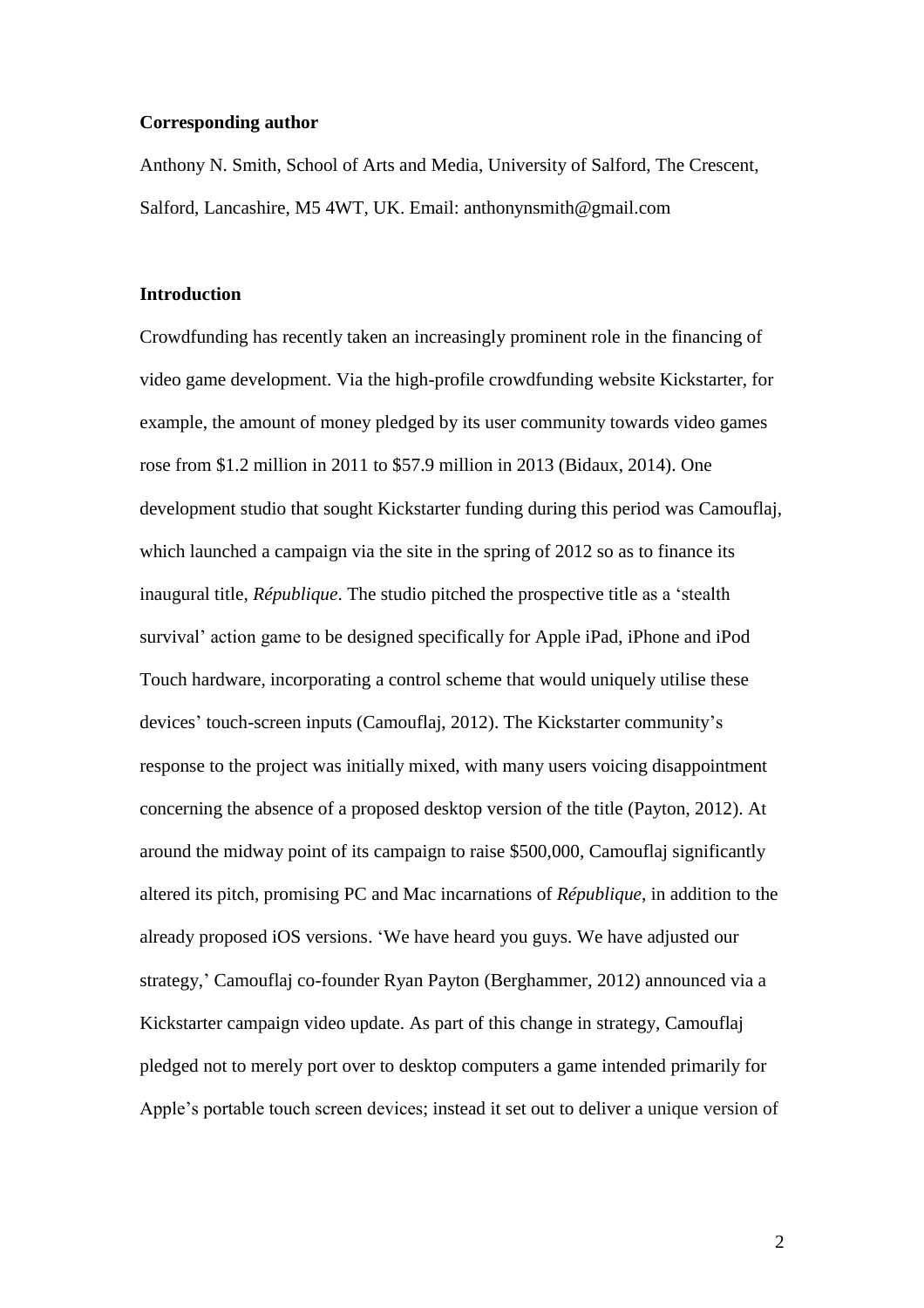*République* specifically designed for PC and Mac 'featuring new game play and story elements that speak to the strengths of the platform' (Berghammer, 2012).

The example of *République*, which went on to successfully meet its funding goal and which was released in iOS form in 2013, indicates two distinct routes by which crowdfunding communities can influence videogame development processes. Firstly, the example clearly suggests that project backers influenced *République* through providing Camouflaj with the financial resources necessary for development to proceed; simply put, without Kickstarter support this is a game which might not have otherwise been made.<sup>i</sup> But, secondly, the example of *République* also suggests that interaction between developers and crowdfunding communities has the capacity to inform in highly specific ways the creative directions that a development project takes. In the case of *République*, Kickstarter users' requests for PC and Mac versions of the game, not only led to Camouflaj acceding to these requests; they further motivated the studio to rethink a design concept tailored for touch-screen mobile devices with the aim of ensuring that PC and Mac versions complement the technological specificities of desktop computers (Berghammer, 2012; Payton, 2012).

This article explores in particular this second route by which crowdfunding communities determine videogame production; that is, through the interactions that typically occur between studios and prospective players as part of crowdfunded development processes. As we shall see, such interactions typify videogame development within the crowdfunding sphere. The economic model of crowdfunding indeed appears to necessitate developers of a given project to frequently interact with actual or prospective project backers, if only so as to either appeal to the latter or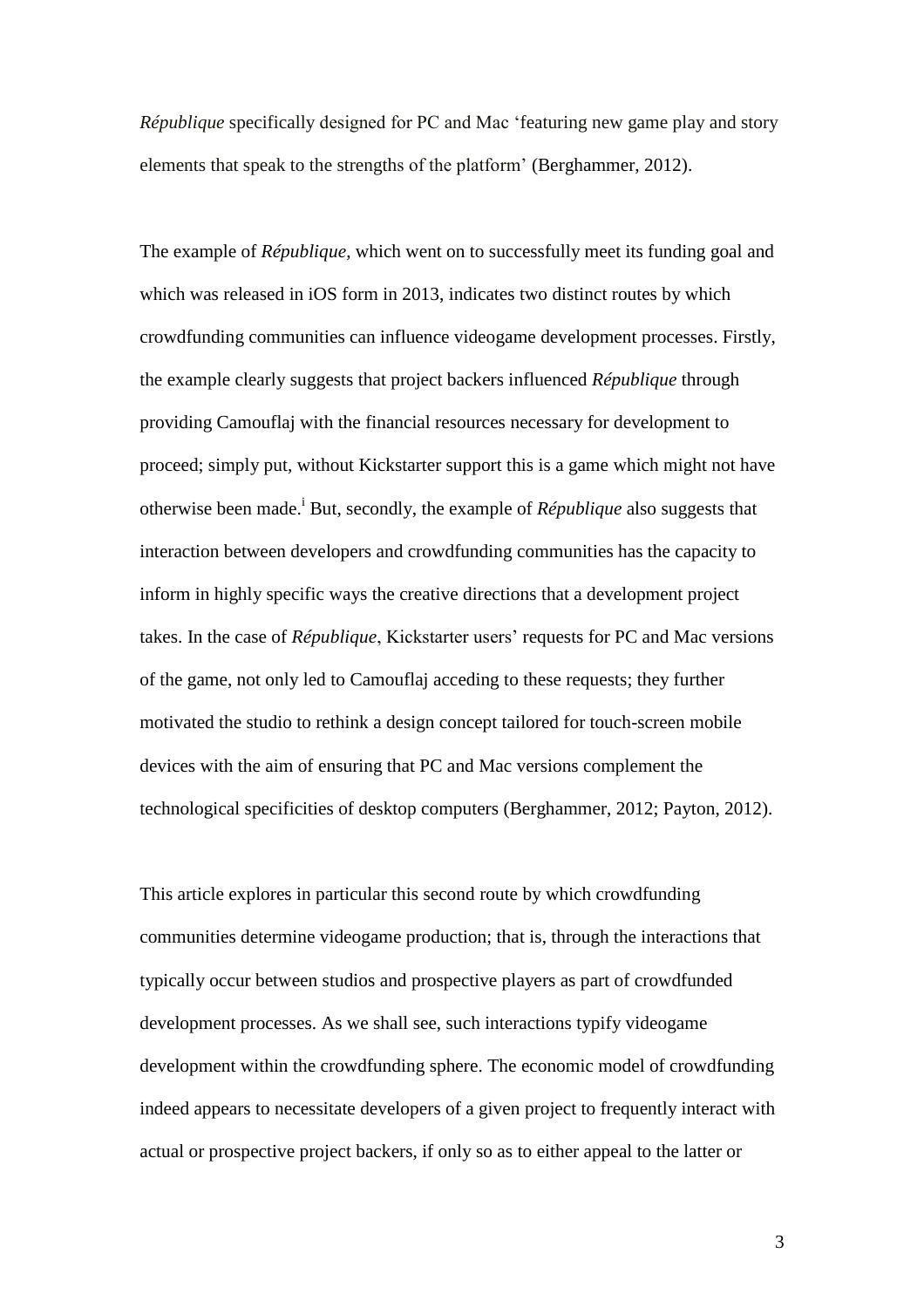satisfy the former. Developers are generally expected to provide crowdfunding communities with deep, regular insight into the development process, while absorbing and responding to their feedback.

The seemingly transparent production processes that crowdfunding entails can be considered as distinct from those that often accompany the conventional publisherfunded model; this being a model that continues to underpin development of many of the video game industry's largest-selling titles. Via this model, major publishers such as Sony, Nintendo, Activision and Electronic Arts limit interaction between the development process and prospective players. Instead of facilitating an ongoing open dialogue between studios and players, publishers will usually communicate selected information regarding a forthcoming title via carefully timed trailers, screen-shots, press releases, journalistic interviews with development teams, and so on. Publishers furthermore tend to mediate activities designed to procure feedback from prospective players, such as focus group research. While there are useful studies that connect the prevalent publisher model to development practices (de Peuter and Dyer Witheford, 2005; Dovey and Kennedy, 2006: 43-62), an investigation into the links between video game development and the industry's burgeoning crowdfunding model is so far absent.

Through its examination of how relationships between studios and crowdfunding communities impact upon video game development, this article aims to provide an original perspective on the links between production practices and economic models. To meet this aim, the article explores a sample of Kickstarter funded video game development projects. This sample incorporates *République, The Long Dark* (in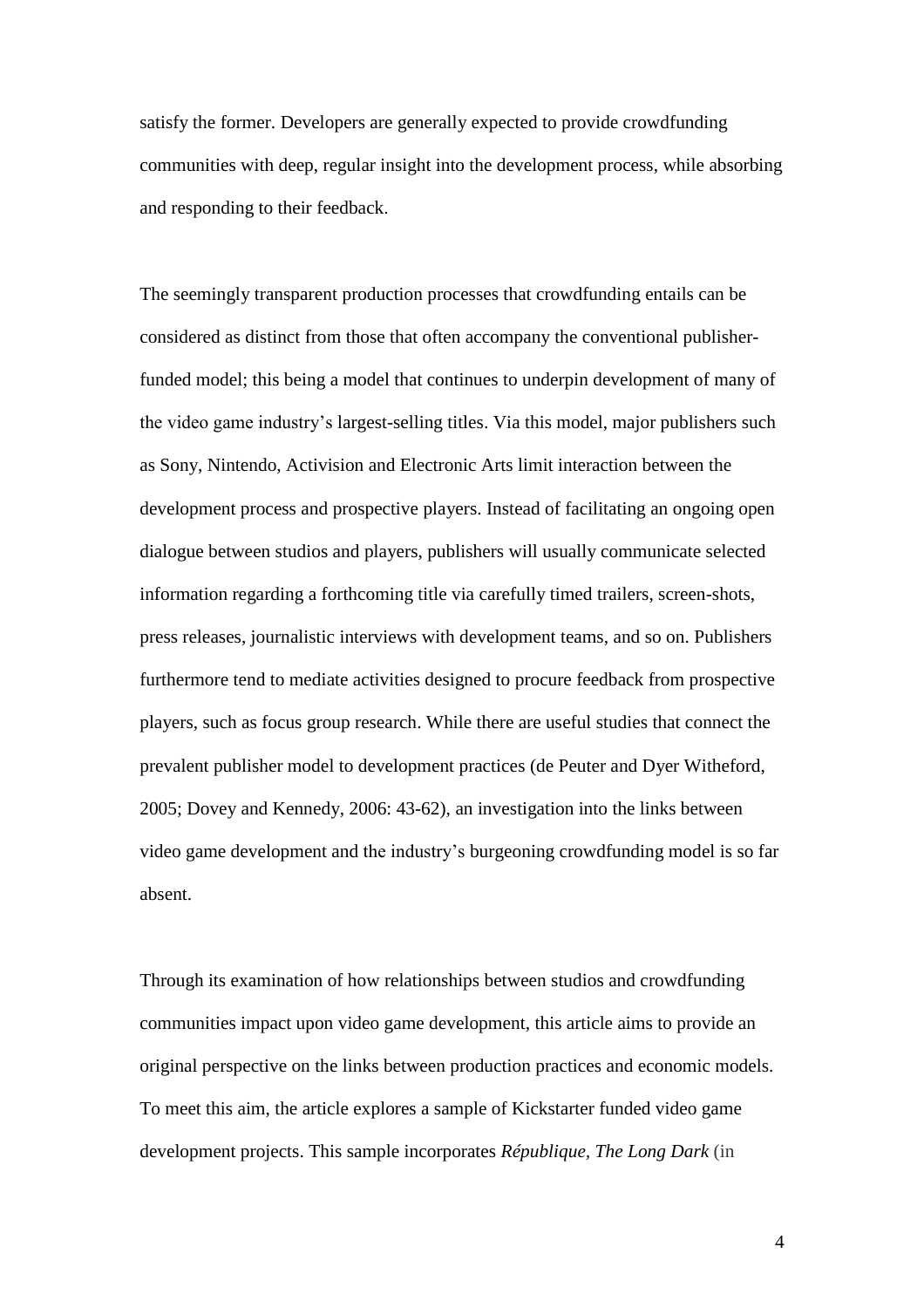development), *The Mighty No. 9* (in development), *Godus* (in development), *Star Citizen* (in development), *Elite: Dangerous* (in development), *Shadowrun Online* (in development) and *Sir, You Are Being Hunted* (2014). These particular games have been selected so as to ensure that the sample represents a diverse range of video game genres and project sizes. In terms of genre, for example, the titles range from strategy (Godus) to stealth (*République, Sir, You Are Being Hunted*), from space simulator (*Star Citizen*, *Elite: Dangerous*) to side-scrolling action (*The Mighty No. 9*). In terms of project scale, the amount of crowdfunding that each project has received ranges from the relatively modest (£92,551 for *Sir, You Are Being Hunted* [Farokhmanesh, 2012]) to the record-breaking (*Star Citizen* has, at this time of writing, received more than \$48 million [ConsoleTuner, 2014]).

Drawing from evidence of production concerning these projects – in the form of existing promotional and journalistic material, as well as three original interviews conducted with development-studio bosses – the article traces the influence that Kickstarter backers (and prospective backers) exert upon development.<sup>ii</sup> Via this case study, it ultimately argues that the crowdfunding model enables project backers to significantly influence the creative decisions that studios make within development processes, thus distinguishing the crowdfunding production mode from that of traditional publisher funding. Prior to this case study, however, the following section situates this article within broader scholarship regarding the role of players in video game production so as to appropriately contextualise discussion concerning the role that crowdfunding communities serve within development.

## **Contexts: Players, production, participation**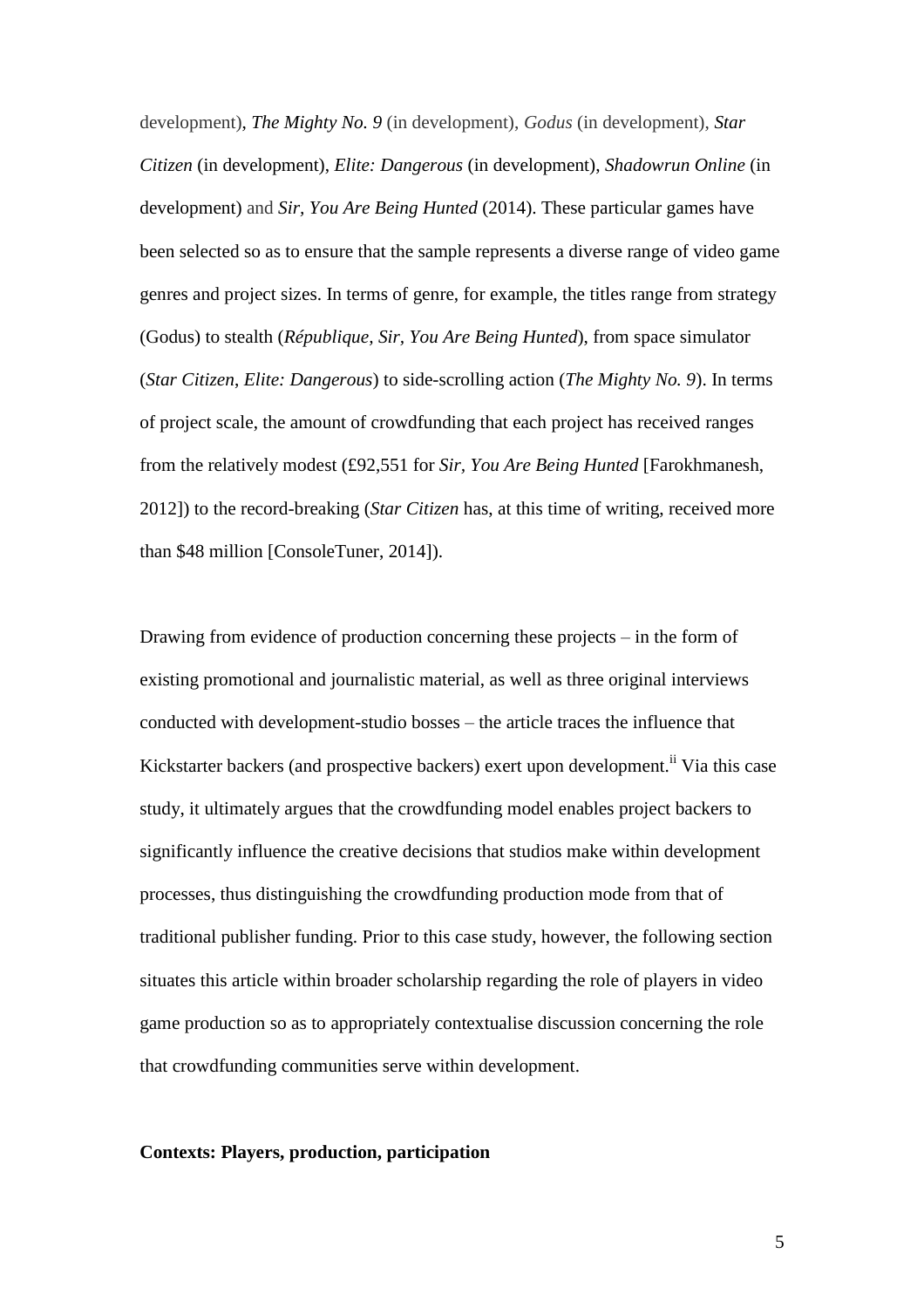As Bryan Behrenshausen (2013: 873-875) observes, games studies has increasingly focused upon the ways in which players engage with video games; key examples of this approach include studies into the myriad social and professional player practices that develop around online, multiplayer and E-sports gaming (Chen, 2009; Crawford *et al*, 2013; Jin, 2010; Quandt and Kröger, 2013; Taylor, 2006a, 2012). In line with this trend, the field has also seen a related interest emerge concerning the ways in which players interact with video game development processes. Such scholarship includes John Banks'  $(2013)$  wide-ranging study of collaborative activity – or what he refers to as 'co-creative' processes – between players and developers. This scholarship also incorporates literature more tightly focused on specific player practices linked to production. A notable example would be the body of work concerning the activity of modding (i.e. modifying) published video game content (Davidovici-Nora, 2009; Hong R and Hsueh-Hua Chen, 2013; Kücklich, 2005; Poor, 2013; Postigo, 2003, 2007, 2008; Sotamaa, 2010; Targett *et al*, 2012; Taylor 2006b). This focus on players' interaction with production furthermore connects to broader discussions concerning audience creativity within the contemporary media industries (Burgess and Green, 2009; Green and Jenkins, 2011; Jenkins, 2006).

A key debate within scholarship regarding media users' involvement in media production, including such involvement as players' interactions with video game companies, concerns the implications of these practices for media users. As Lin Zhang and Anthony YH Fung (2013) observe, academic discourses on this topic have largely revolved around two contrasting perspectives. On the one hand, scholars highlight the exploitative aspect of co-creative processes whereby users serve as 'free labour' (Terranova, 2000) for media companies and therefore submit, albeit often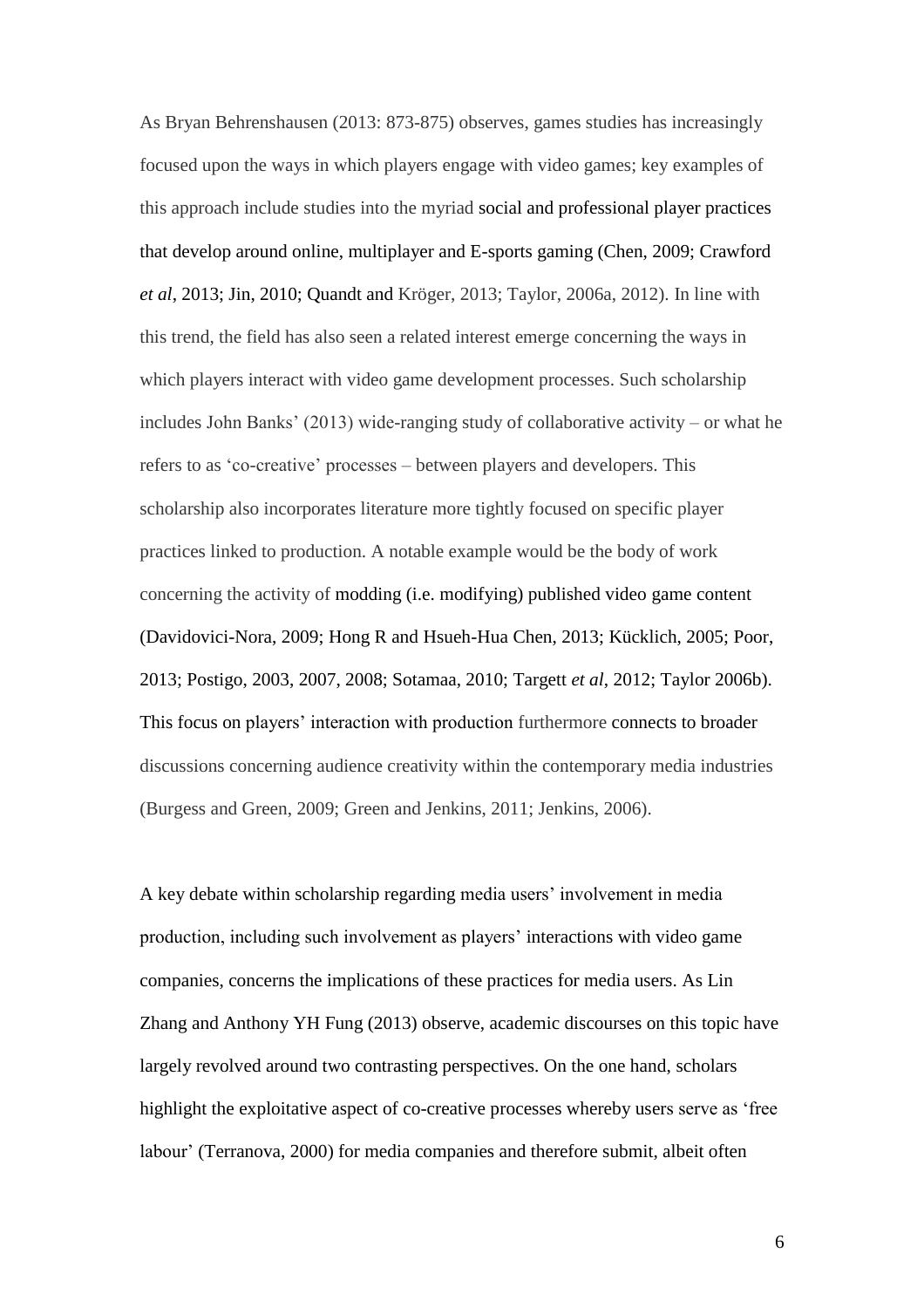willingly, to an unequal power structure. Companies profit from users' productive activities via this structure, while co-creators receive little to no financial reimbursement for their efforts and no claims on intellectual property rights for the content they generate (Andrejevic, 2008; De Kosnik, 2013; Kerr, 2013; Kücklich, 2005). On the other hand, scholars emphasise the (non-monetary) rewards that users earn via co-creative activity such as the feelings of gratification resulting from their creativity and the pleasures of feeling part of a user community (Poor, 2013; Postigo, 2003). This perspective furthermore draws attention to the agency that users are often able to exert and enjoy as part of their relationships with media companies (Banks and Humphreys, 2008; Banks and Potts, 2010; Green and Jenkins, 2011). While this article is primarily concerned with how interactions between crowdfunding communities and development studios shape video game content, it nevertheless considers, in addition, the ways in which these interactions relate to these differing perspectives.

A further significant feature of scholarship centred on players' involvement with video game production is its dominant focus on the relationships between players and studios that transpire *following* the commercial release of a title. The body of work therefore speaks to the increasingly persistent nature of video game production. As Aphra Kerr (2013: 25-26) observes, 'Production does not stop when a product is launched in the marketplace. …We need to see production as an ongoing process,' which typically includes some form of player input. This input could take the form of data concerning gaming behaviour, for instance, which might result in a studio updating a game.<sup>iii</sup> Or it could take the form of players' social media protests influencing changes to a published title.<sup>iv</sup> Or it could take the form of in-game user-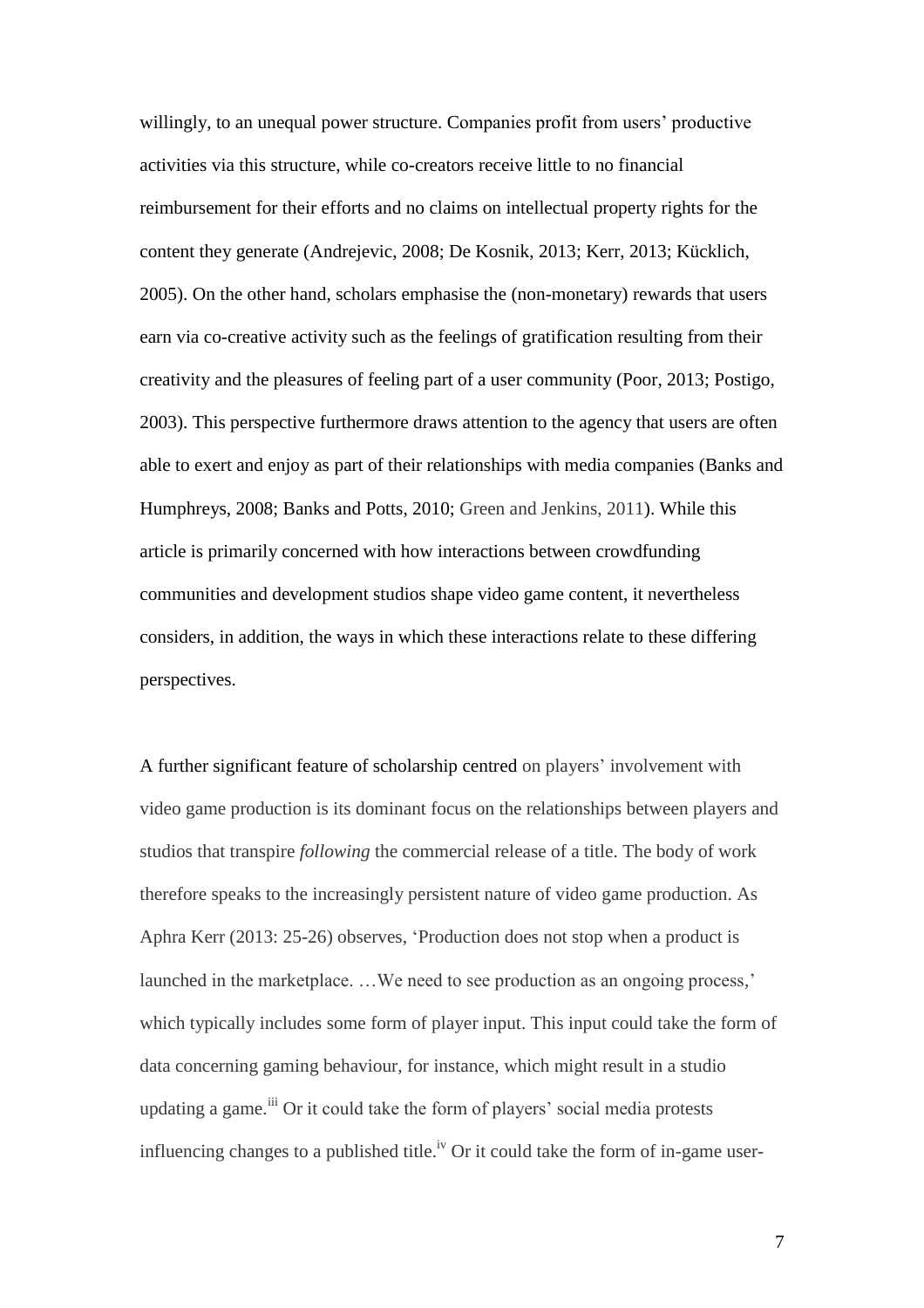generated content, or key paratextual material such as wikis, walkthroughs and 'let's play' videos. As a consequence of these and other player practices, video games are thus, observes Kerr (2013: 27), 'technical artefacts' that 'change over time,' with this change in part 'induced or produced by users and/or their knowledge, or knowledge about them, and their labour.<sup>'</sup> Scholarly focus on these relationships between players and developers following a game's release is most welcome; yet comparatively little attention has so far been given to the interactions between studios and prospective players prior to a game's launch. By exploring, in particular, the interactions between developers and crowdfunding communities that occur prior to release, this article thus establishes a useful vantage on relationships between players and studios at early stages of production.

That there has so far been relatively little discussion concerning player interaction within production prior to a game's release likely reflects the traditionally limited nature of such interaction within development. This separation between player and studio is evident in, for example, Kerr's (2002) research into the investor-funded development of an online strategy game. In this case (Kerr, 2002: 291), developers had little engagement with users prior to beta testing; they appeared instead 'to have reached their target market by designing for themselves and relying upon implicit and intuitive representations of players.<sup>'vi</sup> There are, certainly, various counter examples to this practice. The development studio Auran, for instance, engaged strongly with a community of online rail enthusiasts prior to launching its investor-funded train simulator title (Banks, 2013: 66-77); this dedicated group, observes Banks (2013: 72), provided 'useful feedback' that helped 'guide and define ongoing development.' A further example would be the production of LucasArts' *Star Wars Galaxies*, during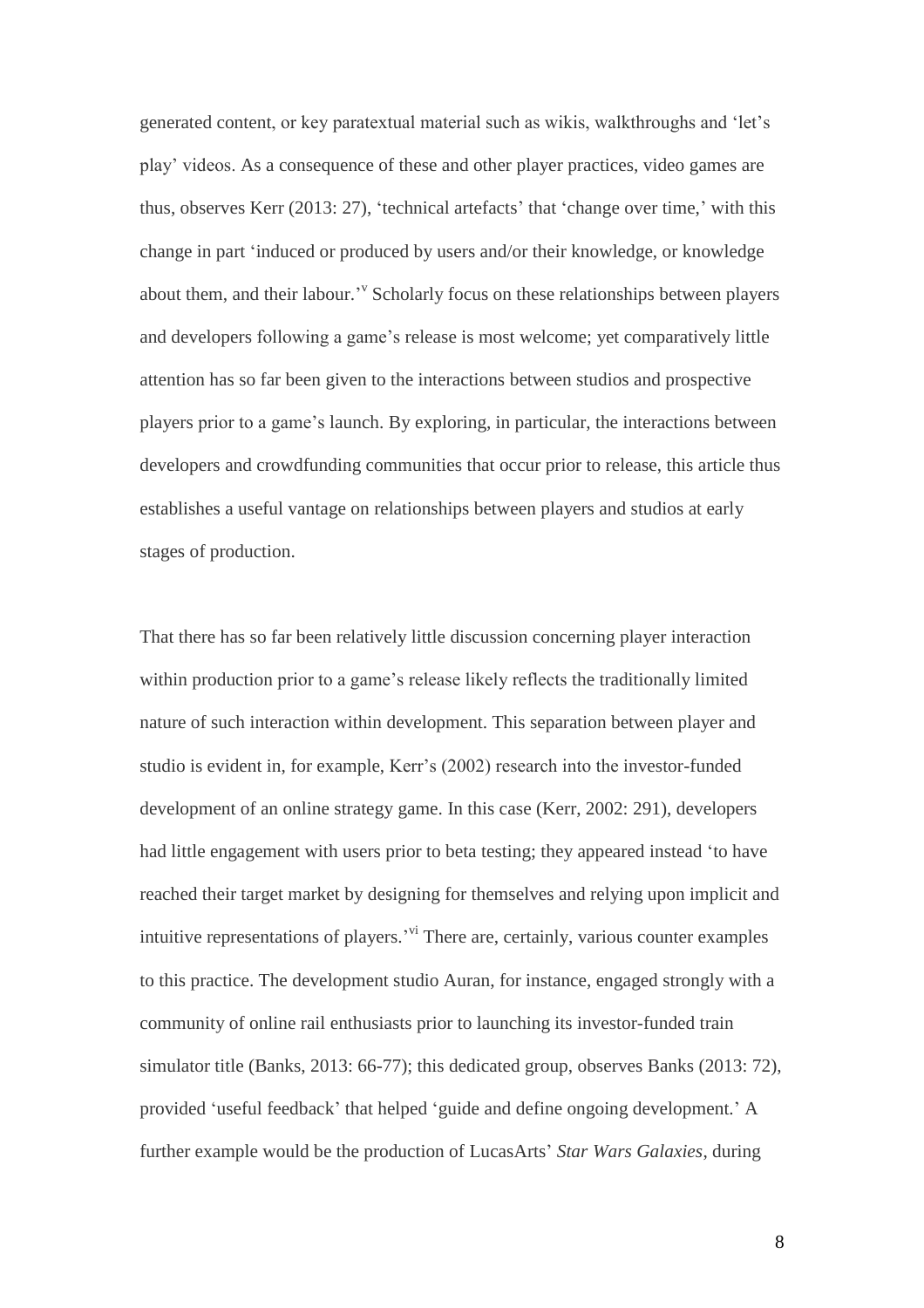which the project's creative director, Ralph Koster, founded a co-creative relationship with the large online community that formed around the development (Jenkins, 2006: 164-172). But more commonly, at least within a boxed game sector that is operated by large publishers and video game console manufacturers, publishers mediate interaction between developers and prospective players (Kerr, 2013: 26). Via this model, publishers and developers furthermore restrict the public dissemination of information concerning production. While, with *Star Wars Galaxies*, Koster endeavored to operate a transparent and inclusive production process, he observes (Koster, 2006) that his approach is atypical; 'These days,' he says, 'it's accepted wisdom that you don't reveal a [game] feature until it's done, so as to guarantee that you never let the players down.' Yosuke Matsuda (Williams, 2013), senior executive managing director of the publisher Square Enix, concurs with this view that standard publisher practice restricts developers' communication with prospective players. Via this approach, he notes, 'Customers wait for years with little to no information.'

Development processes within the crowdfunding space, which are typified by an ongoing dialogue between developers and players, thus operate in contrast to traditional production practices. Developers furthermore discursively frame these opportunities for backer engagement in highly positive terms. According to many developers, one of the benefits of this increased connection between studios and player communities is the constructive influence the latter can exert on development. For example, on the day his studio secured Kickstarter financing for its sci-fi roleplaying game *Consortium*, Interdimensional Games CEO Gregory MacMartin (Zellmer, 2013) suggested that contributor participation could enhance production. 'We now have a community of gamers that are eager to join us in these final months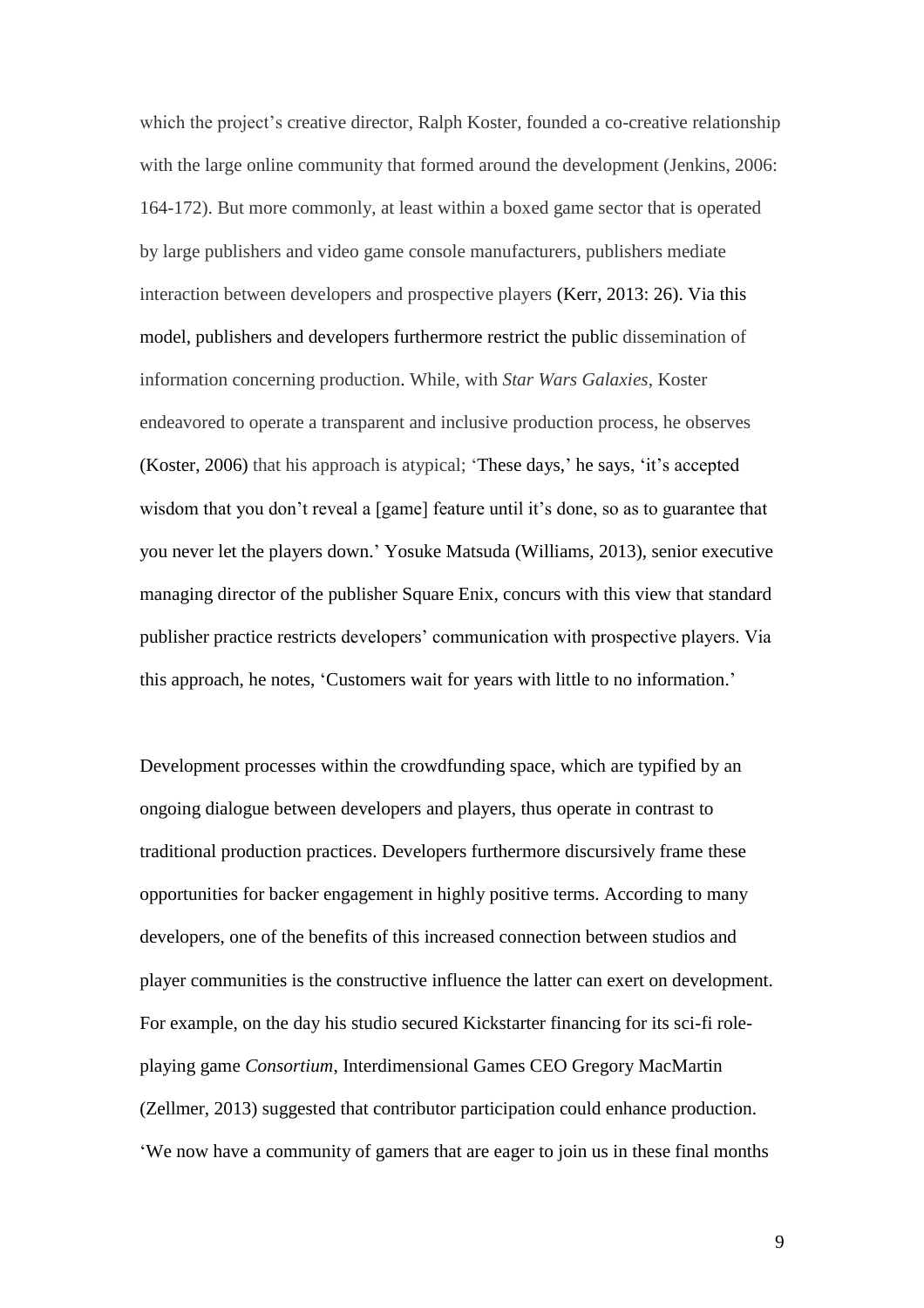of development to help us shape this interactive experience,' he said. Hinterland Games creative director Raphael van Lierop (2013, personal communication) similarly suggests that the process of 'ongoing dialogue' between developer and backer as part of the crowdfunding process can positively influence development. Concerning the creation of his studio's Kickstarter-backed first-person survival adventure *The Long Dark*, van Lierop (2013, personal communication) claims that direct interaction with the backer community will enable the developer to 'make a better game.' Veteran developer Keiji Inafune (2013, Comcept USA), whose studio achieved Kickstarter funding for its 2-D action-platformer *Mighty No. 9*, also views the participatory culture that the crowdfunding sphere facilitates as a boon to production. 'I think Kickstarter is an amazing system allowing game creators and fans to connect, communicate and create things – together,' he says.

Developers often use such enthusiastic discourses regarding crowdfunded co-creative processes as a way to promote their projects through the promise of participation, and so their celebratory tone should be considered with some degree of scepticism. Nevertheless, these claims do raise a particular question; namely, how does this cocreativity operate within crowdfunded video game production? Or, to put it another way, precisely how does the involvement of crowdfunding communities within development contribute, as claimed, to the 'making,' 'shaping' and 'creating' of video games? Through its examination of the ways in which relationships between studios and players inform development processes, these are questions that the following case study aims to directly address. The study is organised into two distinct sections, with each section concerned with a separate distinct phase of interaction between a given studio and a Kickstarter community. These two phases are the *campaign phase* and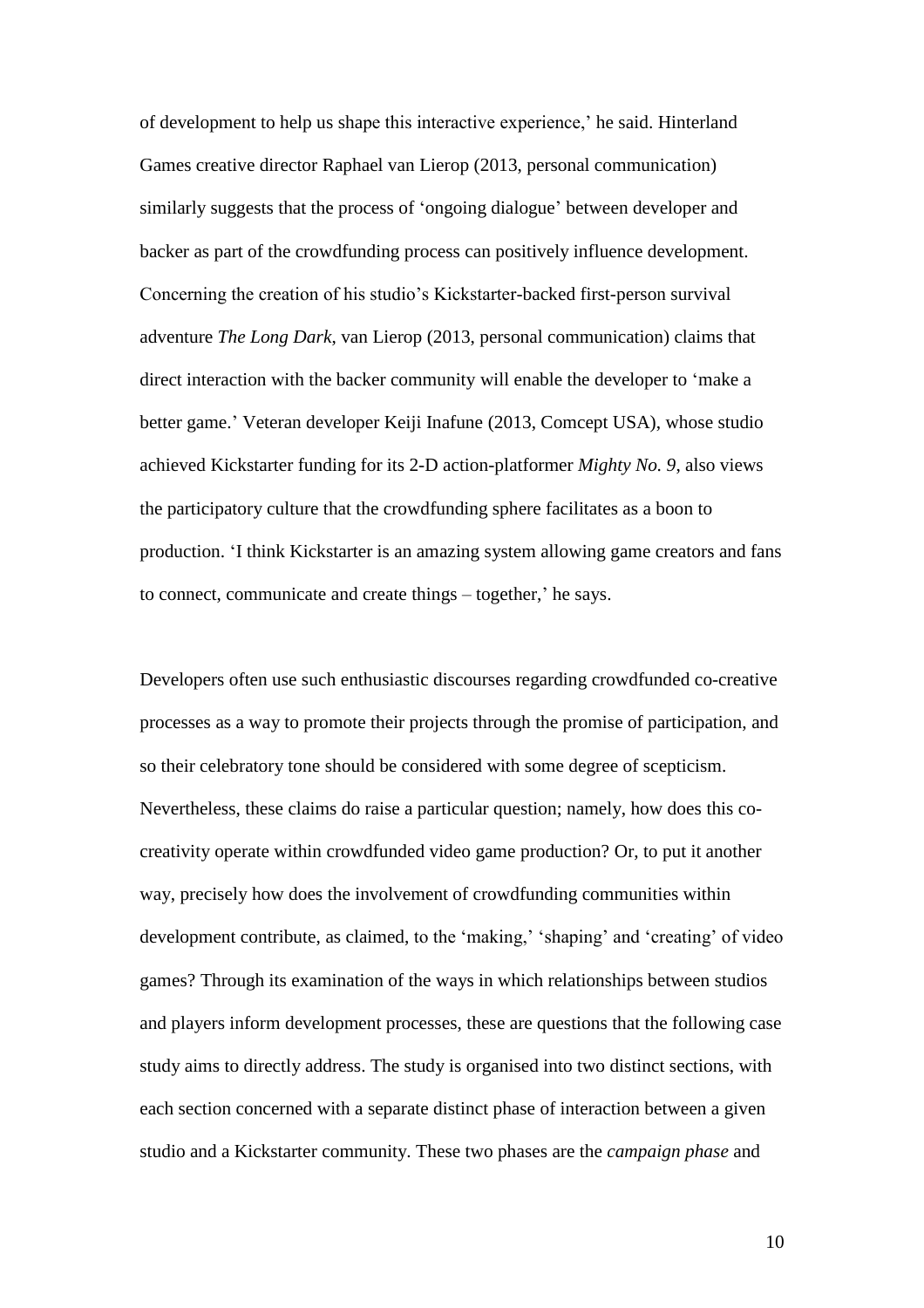the *post-campaign phase*. The following section focuses on the campaign phase specifically, which relates to that period in which a Kickstarter campaign is occurring.

#### **Backer-developer interaction: Campaign phase**

Having revealed initial details of its proposed project, and having set a funding target that must be met in order for any monies to be received, the development studio in the campaign phase is typically engaged in sustained communication with the Kickstarter community. The length of this phase is variable and determined by the studio, but 30 day durations or similar are common. As part of a campaign, a studio will usually provide an in depth outline regarding details of the proposed game on its Kickstarter project page. It will also likely drip-feed additional project details via updates on this page, thus potentially sustaining the community's interest, while also possibly extending the coverage that the project will receive within the online gaming press. Such updates might include the reveal of new concept art or an announcement regarding the recruitment to the development team of a popular creative talent, such as a cult composer or voice artist. But the studio is also likely to respond to queries and feedback from the community via the comments section attached to its project page, as well as via email and social media.

As part of a campaign, a community is also able to communicate directly to a studio via these same electronic means, voicing support, queries and/or concerns. Often this will lead to a studio responding in turn with clarification or elaboration concerning its previously established development strategy. However, community feedback can also result in a studio course-correcting its outlined plans. This is evident in the aforementioned case of *République*. It was community pressure that contributed to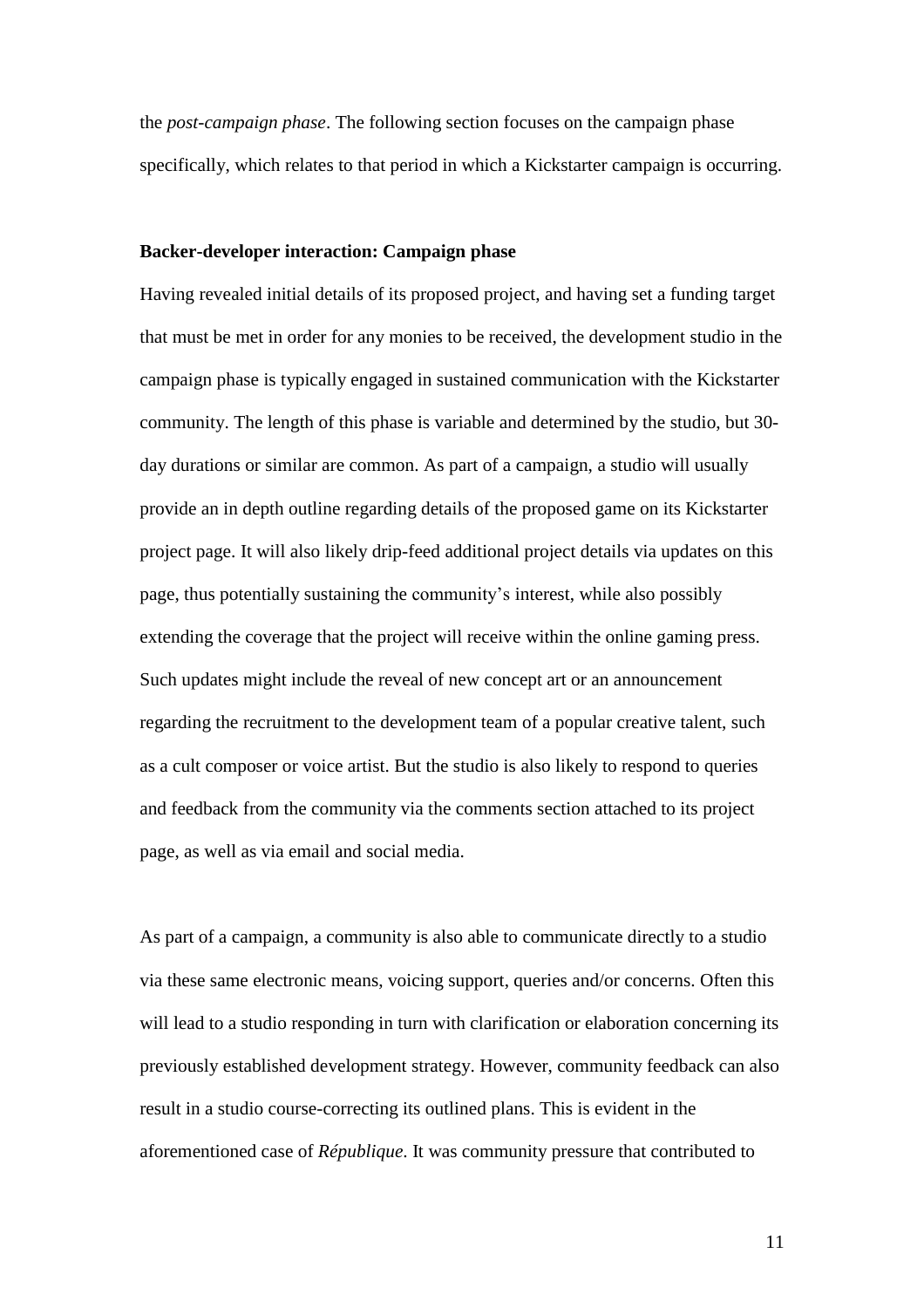Camouflaj opting to develop the title for PC and Mac, in addition to iOS touch-screen devices; it was this pressure in turn that ultimately led to the studio rethinking aspects of design so as to take into account the specific hardware specifications of desktop platforms. One key example of the way in which Camouflaj has looked to exploit the specificities of PC and Mac computers relates to how the player interacts within the fiction of *République*, the premise of which concerns the fate of Hope – a character trapped within a totalitarian state. Within the iOS version of the game, the player is charged with hacking and manipulating surveillance devices within the game world, such as security cameras, so as to guide Hope. Following the decision to develop the title for desktop computers, the studio began to consider the unique ways in which PC and Mac versions might permit the player to utilise the game world surveillance devices. The studio, for example, envisaged the player of the PC and Mac version being able to have multiple windows simultaneously open on a single screen, with each window providing the perspective of a particular game world security camera or map, which is a design feature that would be untenable on an iOS small screen device (Berghammer, 2012).<sup>vii</sup> In this case, Kickstarter community input during the campaign phase ultimately led to Camouflaj deliberating design features concerning platforms for which it had previously no intention to develop.

This case of Kickstarter community feedback leading to a studio changing direction within the campaign phase is not an isolated one. A further example would be Cliffhanger Productions' Kickstarter-funded *Shadowrun Online*, a massively multiplayer online role-playing game (MMORPG) set within a cyberpunk fictional universe. Whereas, with *République*, Camouflaj altered its platform release strategy, in the case of *Shadowrun Online*'s campaign phase, Cliffhanger Productions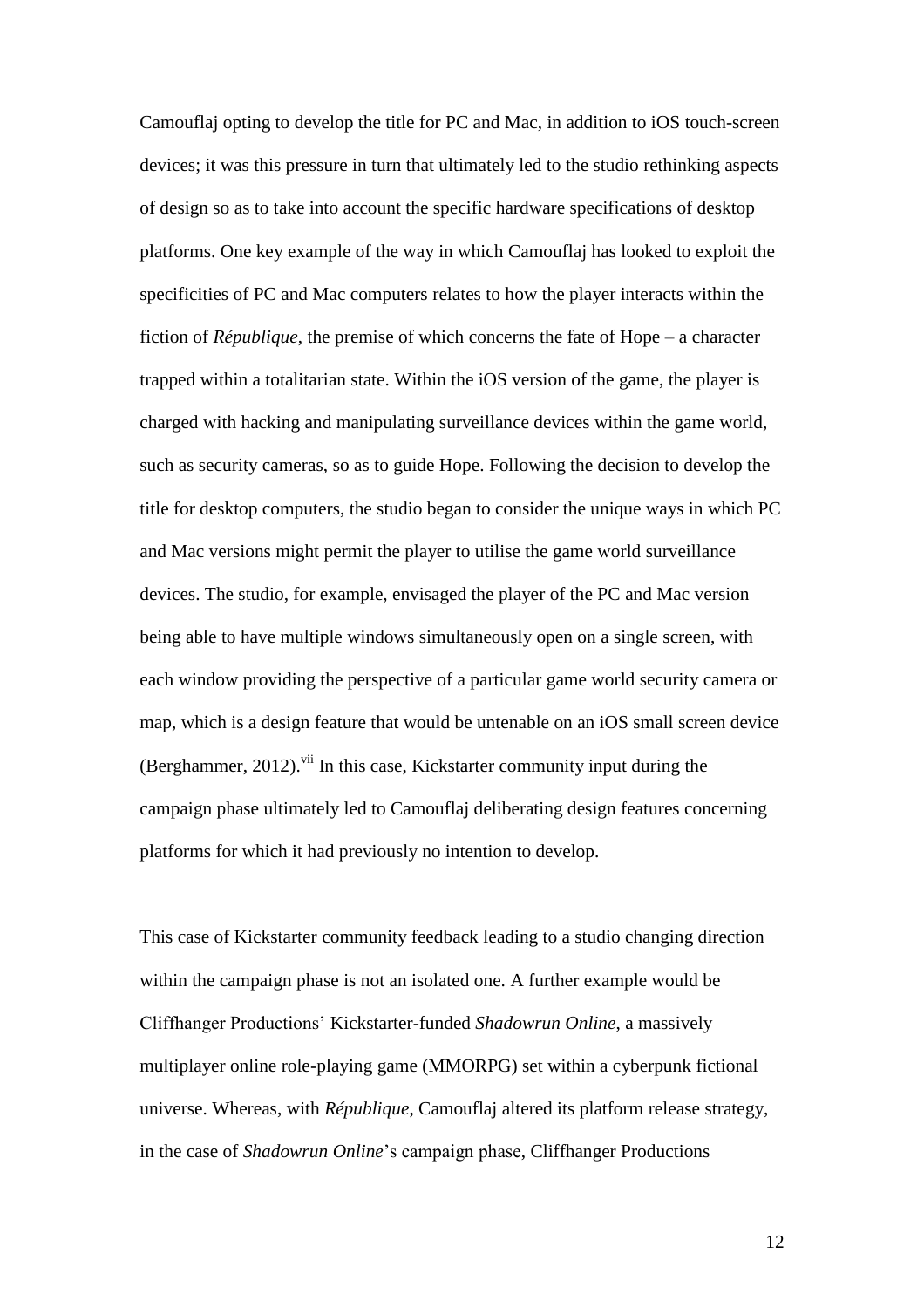transformed the game's proposed revenue model. *Shadowrun Online* had originally been conceived as a 'free to play' (F2P) game. Via this model, which has become increasingly popular for MMORPGs in recent years, players do not pay money up front so as to play a given MMO; instead, the player is usually able to purchase with real money fictional in-game items (such as weapons and outfits), which might enable the player to progress more easily within the game. But many members of the Kickstarter community responded negatively to Cliffhanger Productions' proposed adoption of this model, suggesting the scheme imbued a 'pay to win' component within the design; in other words, the community members feared that those players who spent the most money on in-game items might have an advantage during player vs. player (PvP) combat encounters (Cliffhanger Productions, 2012). Following the community's voicing of this concern, the developer altered its business plan six days into *Shadowrun Online*'s campaign launch, proposing a so-called 'campaign' revenue model designed to operate alongside the free-to-play model. Via the proposed campaign model, players can pay a one-time fee of \$39.99, allowing them to purchase any in-game items via an in-game currency (to be earned through the playing of the game). The introduction of the campaign model to the *Shadowrun Online* project, then, altered the design of the proposed multiplayer experience by reducing the potential for players to purchase their way to victory as part of mismatched PvP encounters. This shift in economic model was furthermore apparently a direct response to Kickstarter community disquiet. As Cliffhanger Productions (2012) stated when it revealed the campaign model via Kickstarter update, 'We had the game originally planned with the free-to-play model, …but if you think differently – we adapt.'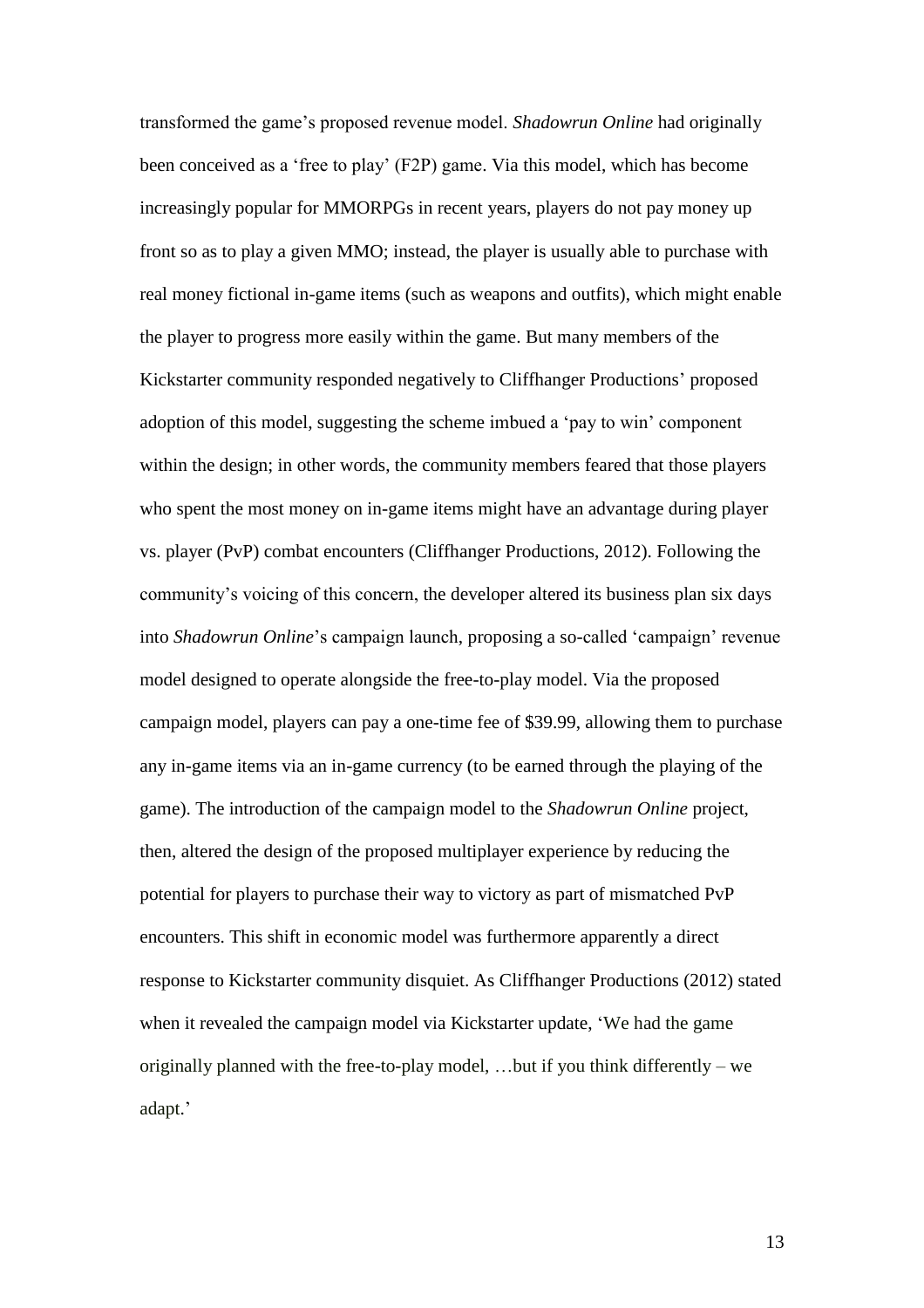These two cases provide some indication concerning the ways in which interaction between developers and crowdfunding communities during a Kickstarter campaign can influence studio strategy, and more specifically approaches to game design. Such instances of studios disrupting carefully conceived plans in response to such interactions might be seen as reflective of producers having embraced the ethos of cocreativity that much of the video game industry prohibits, yet which crowdfunding processes enable. But developers' modifications of development strategy during the campaign phase might be simultaneously understood as pragmatically serving studios' economic interests. On the one hand, such changes permit studios to discursively position themselves during campaigns as being highly responsive to Kickstarter community feedback ('we adapt'; 'We heard you guys'); such activity in turn has the potential to increase the attractiveness of a studio to those many community members desiring a degree of involvement in a given development process. As Hinterland Games' van Lierop (2013, personal communication) suggests, the promise of co-creation appears to be a key factor motivating financial contributions to video game projects; 'Backers are...pledging to feel like they are part of the process of creating the game,' he observes. By taking clear actions in response to feedback received during a campaign phase, studios clearly signal their openness to  $\alpha$ -creative activities. On the other hand, it is – in certain circumstances – the nature of the particular change in development strategy itself that can serve a key economic purpose during the campaign phase. In the case of *République*, for example, Camouflaj's specific decision to develop for desktop computers, in addition to iOS devices, appears to have been integral to the project reaching its funding target. The Kickstarter campaign had struggled throughout much of its duration but, according to Payton (2012), it was the promise of desktop versions that reversed the campaign's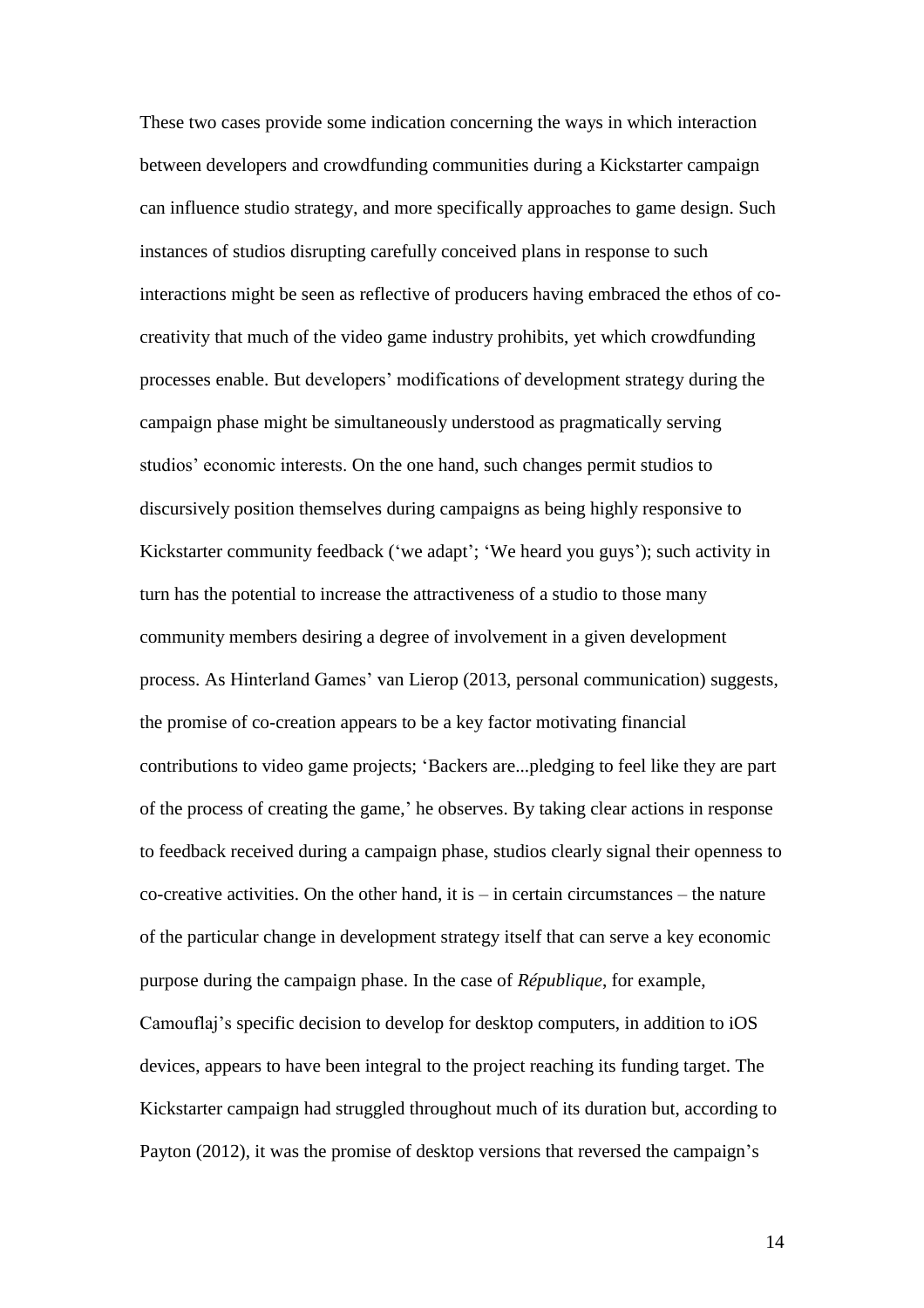fortunes 'and pushed us over the line.'<sup>viii</sup> At least in some cases, then, studios might regard specific alterations to development plans – in response to the demands of a crowdfunding community – as steps highly necessary to achieving funding goals.

The case of *République*, together with that of *Shadowrun Online*, furthermore indicates the potential for crowdfunding communities to exert a high level of control over a project's direction within a given campaign phase; this appears to be especially the case if a campaign is struggling to meet its funding target. Via the conventional publisher model, prospective players typically have no direct input regarding decisions related to intended hardware platform or revenue model. Publishers will instead typically form their decisions on the basis of sales data. Yet, in the crowdfunding space prospective players have been able to induce fundamental changes in studio strategy with regard to these issues, essentially establishing a project's boundaries for the post-campaign phase.

This high degree of agency whereby backers or potential backers can dictate the fundamental directions a project takes should not be considered typical within cocreative practices. With regards to the production of user-generated content, for example, both Kerr (2013) and Andrew Mactavish (2008) observe the tight control that publishers are able to exert over the creative agency of its consumers (for instance, through publishers' ownership and modification of such content). However, as John Banks and Jason Potts (2010) argue, player agency as part of co-creative processes is not always constrained within a rigid publisher-imposed framework. There are instead, they observe (2010: 257), circumstances in which the 'consumer is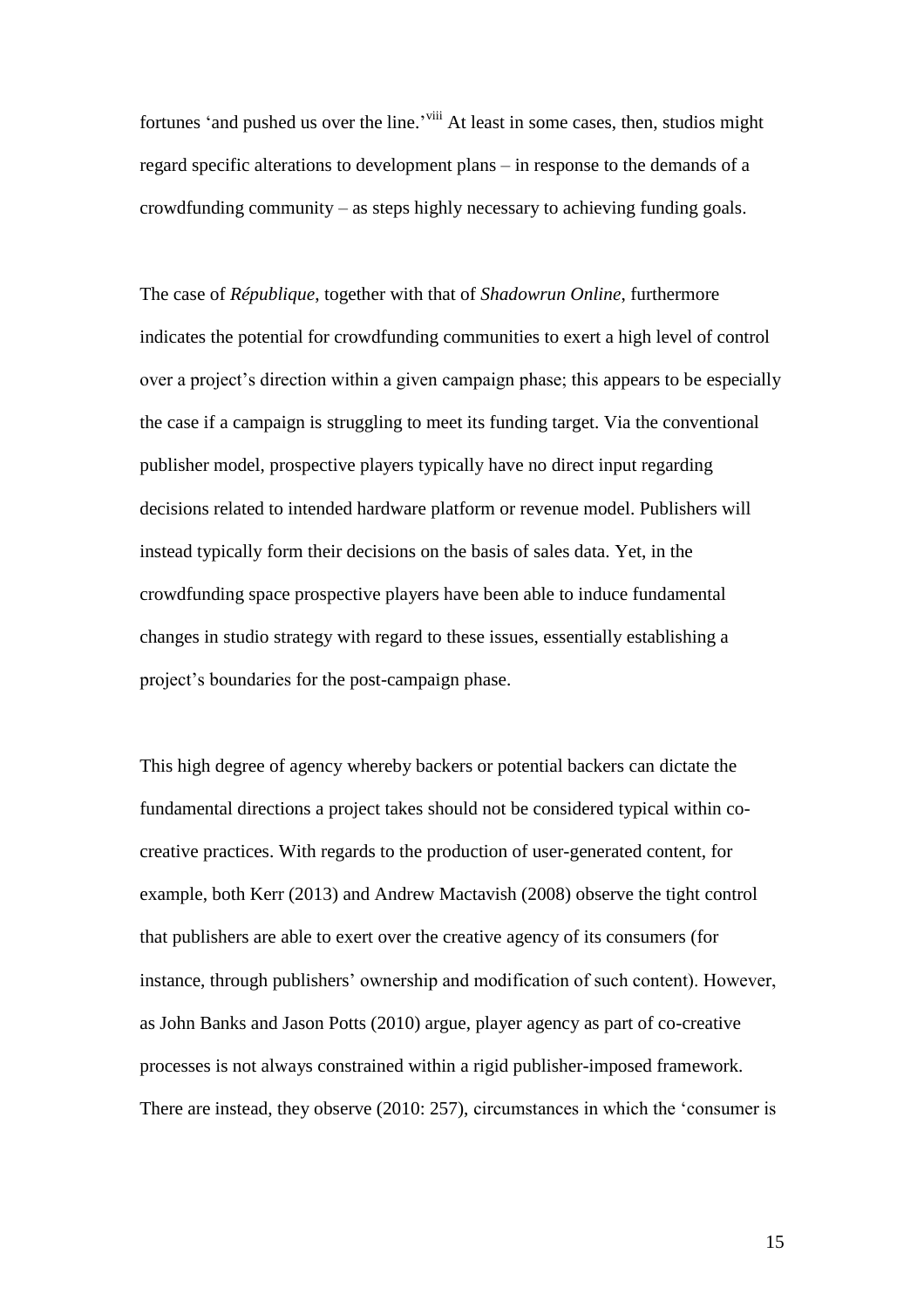an agent, able to make a deal.' *République* and *Shadowrun Online*'s respective campaign phases provide examples of agency being exerted in such circumstances.

The cycle of communication between studio and crowdfunding community that typifies the campaign phase usually carries over into the post-campaign phase. Studios of Kickstarter-funded projects will likely issue written and video updates to their backers, via emails, social media and project page posts. Studios are indeed often obliged to do so, as many Kickstarter projects during a campaign phase promise exclusive updates to backers as reward for their patronage. Backers of successful Kickstarter campaigns, in turn, often continue to offer ideas, opinions and criticisms to the studio via the same channels of communication. But, as the following section discusses, the post-campaign phase sees some studios and crowdfunding communities engage in different types of interaction, as the former often looks to increase the latter's level of involvement with the development process in various structured ways.

#### **Backer-developer interaction: Post-campaign phase**

In the post-campaign phase developers often seek to harness feedback on a large scale, with this often being achieved through the online polling of backers regarding aspects of design. For example, the studio Comcept, as part of the *Mighty No. 9* development, invited its backer community to select from a number of options the costume design and physical appearance of a particular in-game character (Karam, 2013). In other cases, however, studios' polling of backers can be a far more in depth process. In the case of Frontier's Kickstarter-funded development of the space-travel simulator *Elite: Dangerous*, for example, the studio solicited feedback concerning a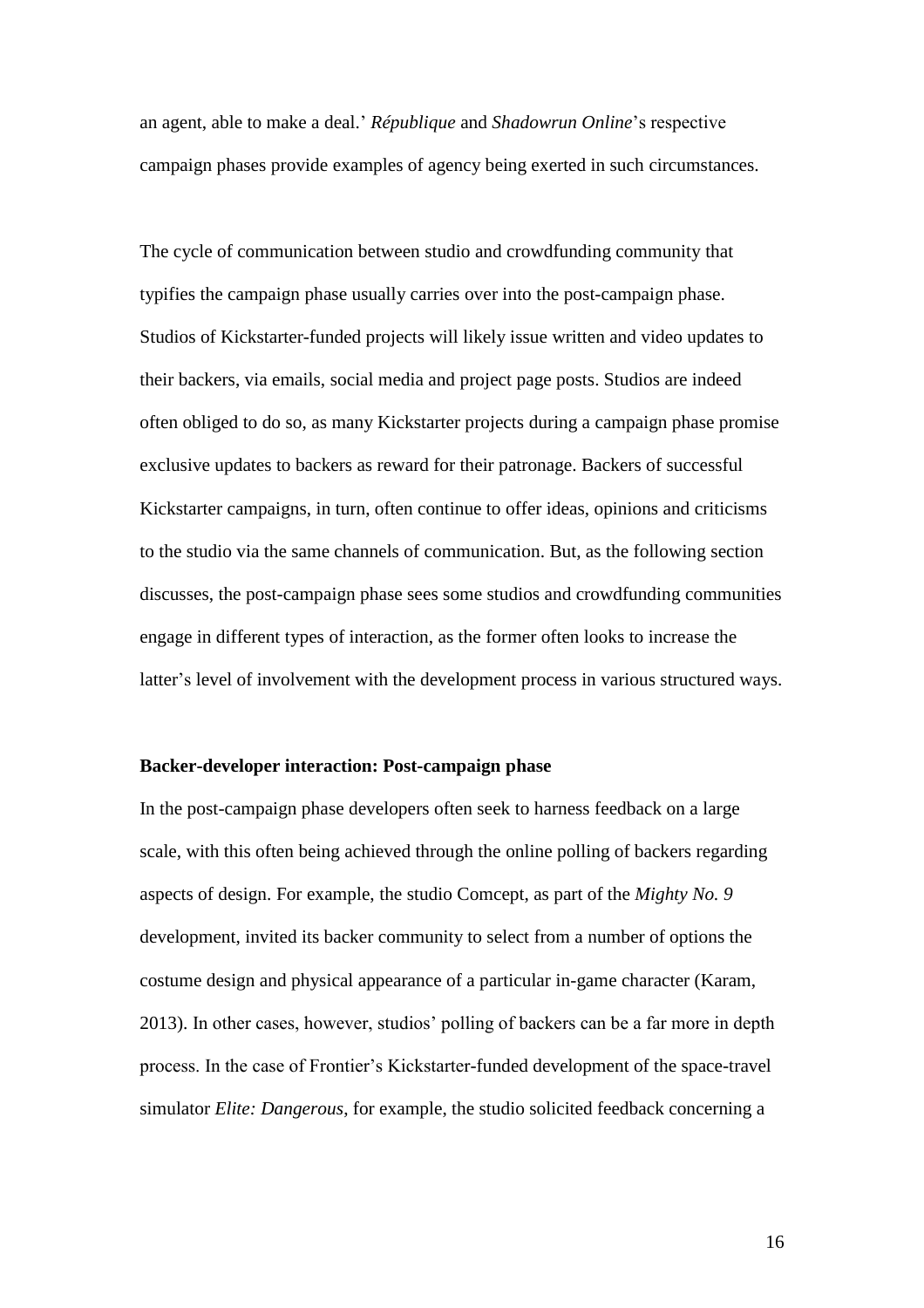wide range of fine details, such as fuel consumption rates and the speed levels of particular flight modes, via a series of 17 separate polls (Frontier, 2013).

In some instances, the practice of polling and surveying the community has resulted in developers significantly shifting their approaches to content creation. This occurred, for example, early in Cloud Imperium Games' development of its Kickstarter-funded space trading and combat simulator *Star Citizen*. As part of a poll, the studio asked backers to each select their preferred role within the 'open-world' game, so as to discern the type of in-game activities that players would gravitate towards. The category 'explorer' topped the poll, which motivated a change of approach within development. The studio had previously assumed that players would prioritise combat-related gameplay, such as spaceship battles, and so had been focussed on developing content that would be appropriate for such a preference (Nutt, 2013). However, due to this poll result, the studio turned its attention to developing a greater amount of content for those players who wanted to explore the galaxies of the game's fictional universe. According to Cloud Imperium Games' founder Chris Roberts (Nutt, 2013), who worked previously at Microsoft and Electronic Arts, such significant information regarding player preference would not have been known to the development team had the studio been working via the conventional publisher model.

Despite Roberts' claim here regarding the deficiencies of the conventional model, publishers nevertheless do typically carry out various activities that bear similarity to these post-campaign interactions that play out between backers and crowdfunded studios. Publishers, for example, will often carry out in house market research, as well as recruit specialist third party companies to conduct polls, surveys and focus groups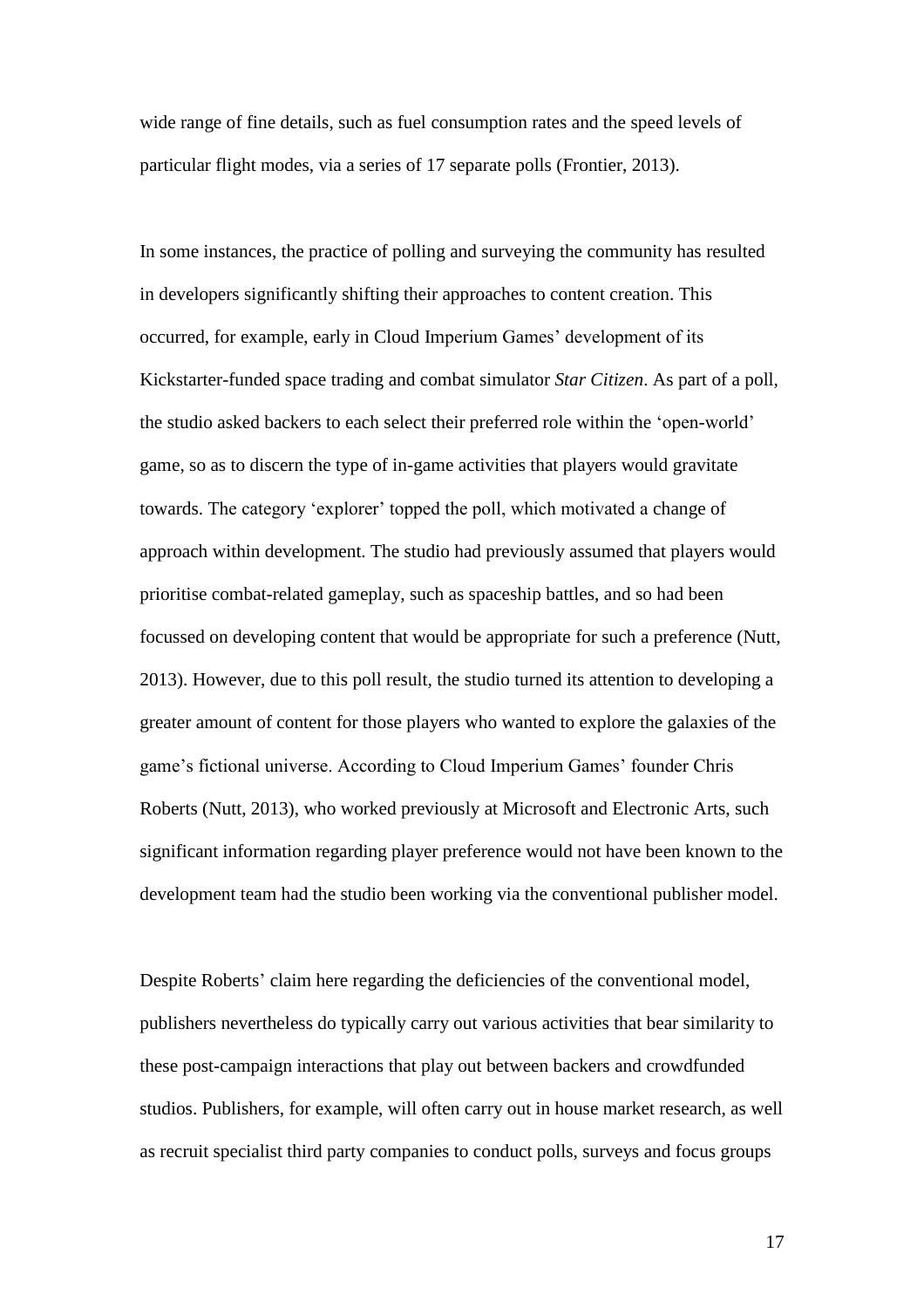(Kline *et al*, 2003: 202). But, from Roberts' point of view, due to the often-large size of a given backer community and its high engagement with a project, community feedback has the potential to be more useful than that emerging from publishercommissioned research. According to Roberts (Nutt, 2013), the *Star Citizen* community, for example, serves as a far superior focus group than one that a publisher would traditionally put together. 'Normally, at a publisher, you get a recruited focus group and it's got 30 people in it,' says Roberts (Nutt, 2013). 'And who the hell knows if that's a good focus group for your game? But when you've got 100,000 or 200,000 people that love games, and they're willing to give you money before it's ready, you've probably got a good focus group.'

In addition to polling and surveying its community, using its feedback as a 'barometer' as Roberts (Bertz, 2013) puts it, crowdfunded studios sometimes involve backers in the post-campaign phase by providing access to test builds. These 'alpha' and 'beta' versions of a game are assembled prior to release, but studios will often grant backers access to them as 'reward' for their pledges. Backers are furthermore encouraged to feed back opinions to developers formed on the basis of their own experiences with the test builds, which can lead to developers reworking aspects of design. The post-campaign phase of development studio Big Robot's first-person stealth game *Sir, You Are Being Hunted*, serves as an example of such processes. According to Big Robot's founder Jim Rossignol (personal communication, 2013) backer feedback concerning the game's alpha code, influenced changes regarding 'user experience elements.' One such change relates to how the game signals to players the location and artificial intelligence state of enemy non-playing characters (NPCs). As part of the game's fiction, enemy NPCs take the form of robot hunters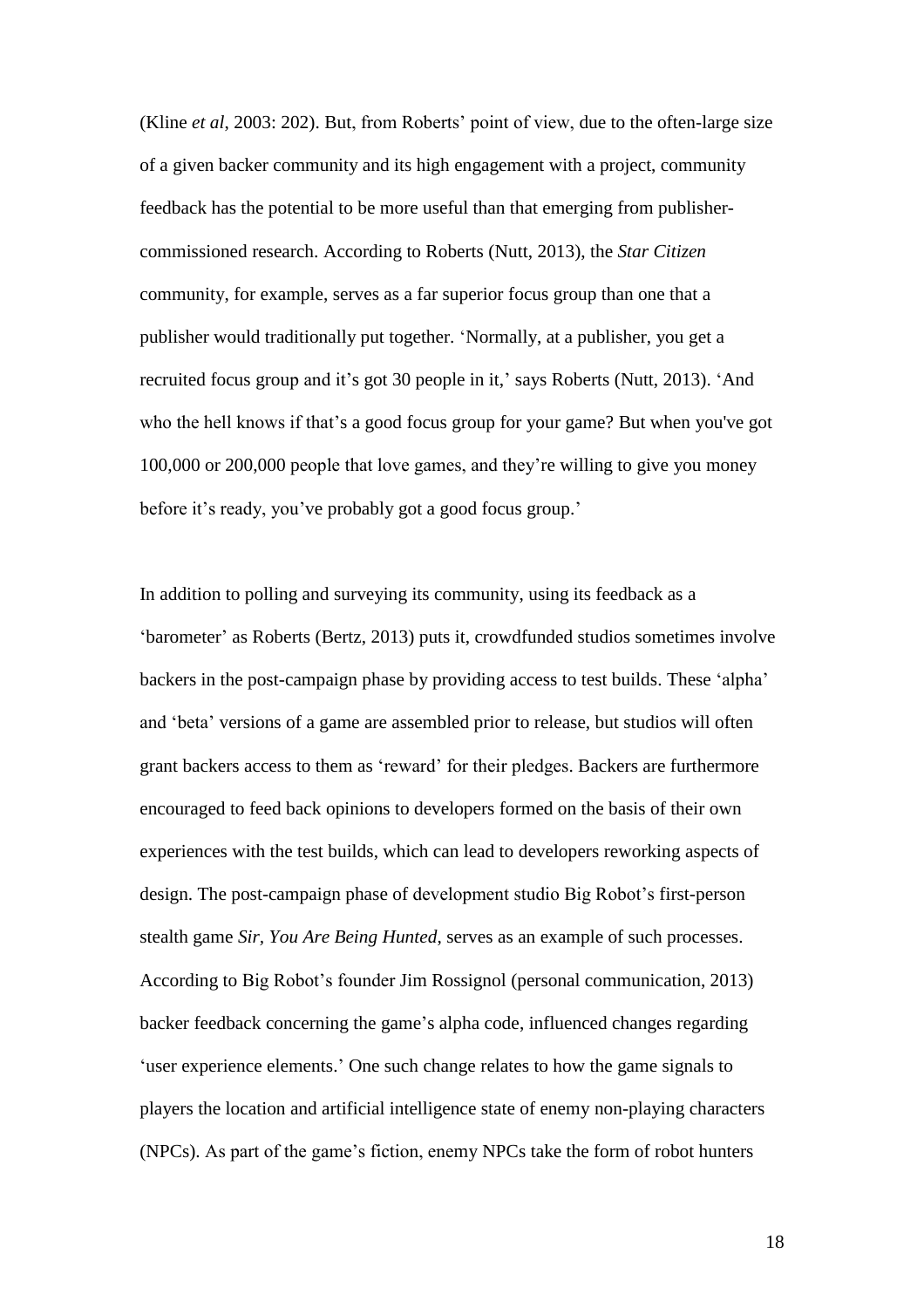that track the player-character across a rural landscape. Within the initial alpha build, players were only able to identify the presence and AI behavioural state of those robots out of view by way of audio cues. However, following concern from some backers that this aspect of design led to a game that was perhaps too challenging, as well as one prohibitive towards the hard of hearing, Bad Robot added optional 'visual indicators' to the user interface. These indicators signal to players the location of robots that might be obscured by buildings or hills, as well as alert players via symbols to changes in robot AI states, such as when a robot spots a player and approaches them. Rossignol (2013, personal communication) confirms that such usability changes were dependent on backer input gleaned via players' engagement with *Sir*'s alpha build. 'Decisions such as these would never have been made it if had been left to us,' he said (2013, personal communication), 'and we've had to be told by a number of players that such changes were required.'

The practice of providing backers with access to alpha and beta versions furthermore assists the development studio's quality assurance (QA) testing procedure, which aims to resolve any in game bugs or glitches. For larger publisher-funded projects, it is often a combination of a publisher's QA department, a developer's dedicated QA team, as well as groups of temporary freelance testers, that carries out this process (Kline *et al*, 2001: 203). However, for small independent development studios, of which many have recently turned to Kickstarter for project financing, such dedicated personnel are often absent from the process. Developers therefore sometimes rely on those backers engaged with alpha and beta builds to report any programming errors.<sup>ix</sup> Because of the nature of certain game design concepts, such player input can be invaluable, as has been the case, for example, with the development of *Sir You Are*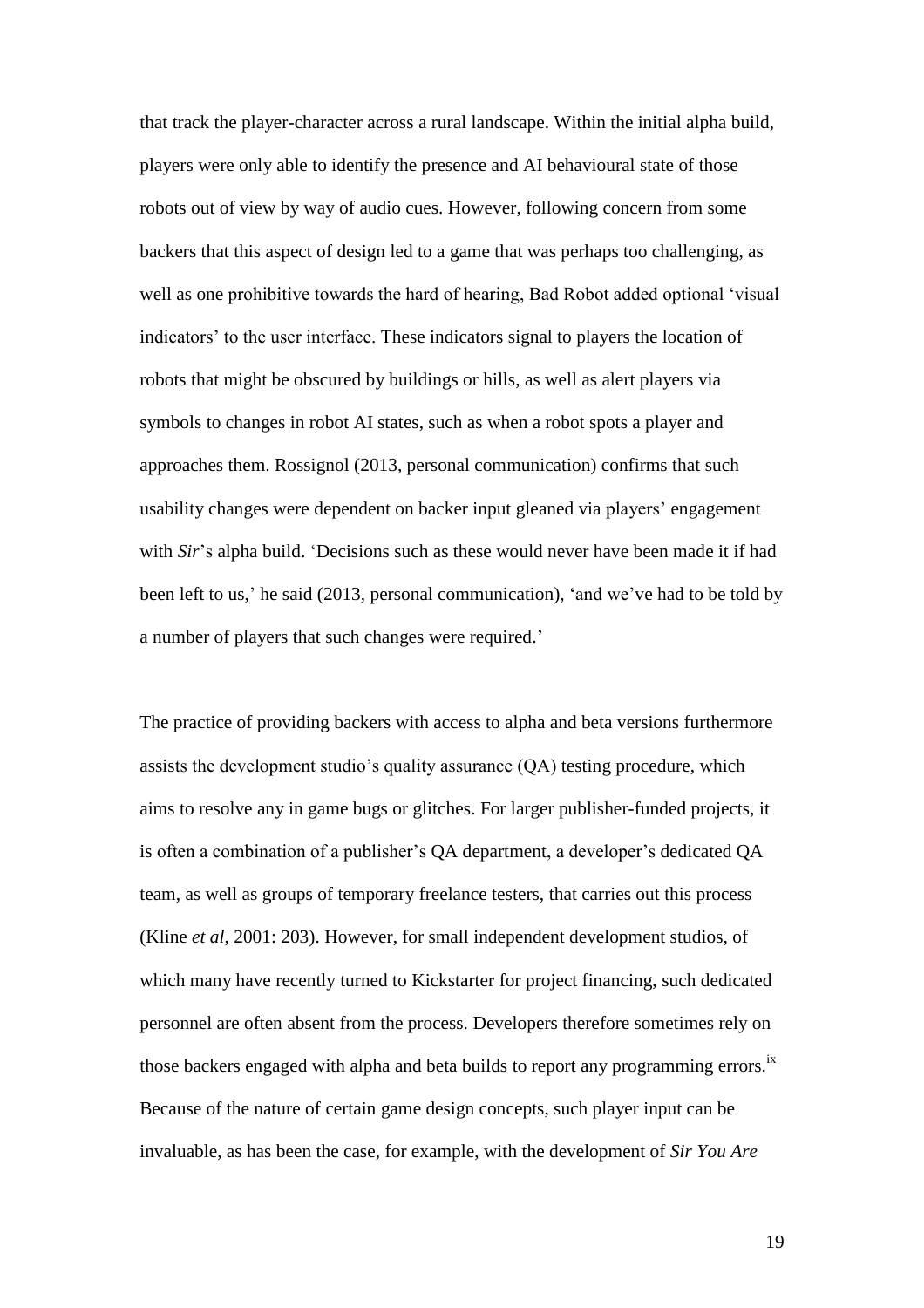*Being Hunted*. One of the title's core design features is its procedurally generated game world, which ensures that each play through of the game generates a unique version of the landscape. This variability of game world made it extremely difficult for Big Robot's small team to track bugs across myriad variations in level design. As Rossignol observes (2013, personal communication), 'An issue might appear one in a thousand generations, and if only three of us are generating levels, we'll never see it.' However, the project's large community of backers essentially provided a QA solution to this challenge. Notes Rossignol (2013, personal communication), 'If five thousand people are generating levels then the chances of spotting serious issues are increased, and in that way the backers getting early access and examining the game as it's being worked on ends up improving the end result.'

In the post-campaign phase, then, backers often continue to serve a role in development, taking on dual roles as volunteer playtesters and sounding boards for studio ideas. In these cases, Kickstarter backers have not only fully or part financed development but they're also freely performing particular and necessary production tasks, which – via the conventional publisher model – would typically require payment. For some developers, it is this arrangement whereby a community of backers can contribute en masse to development within the post-campaign phase that makes crowdfunding an especially attractive source of financing. This is the view of veteran video game developer Peter Molyneux, for example, whose studio 22Cans received Kickstarter backing for its 'god game' *Godus*. According to Molyneux, the Kickstarter process represents an opportunity to not only gain funding but also to harness the input capacity of a community of backers in the post campaign phase. Molyneux (nofi, 2012) indeed suggests that the developer configured its campaign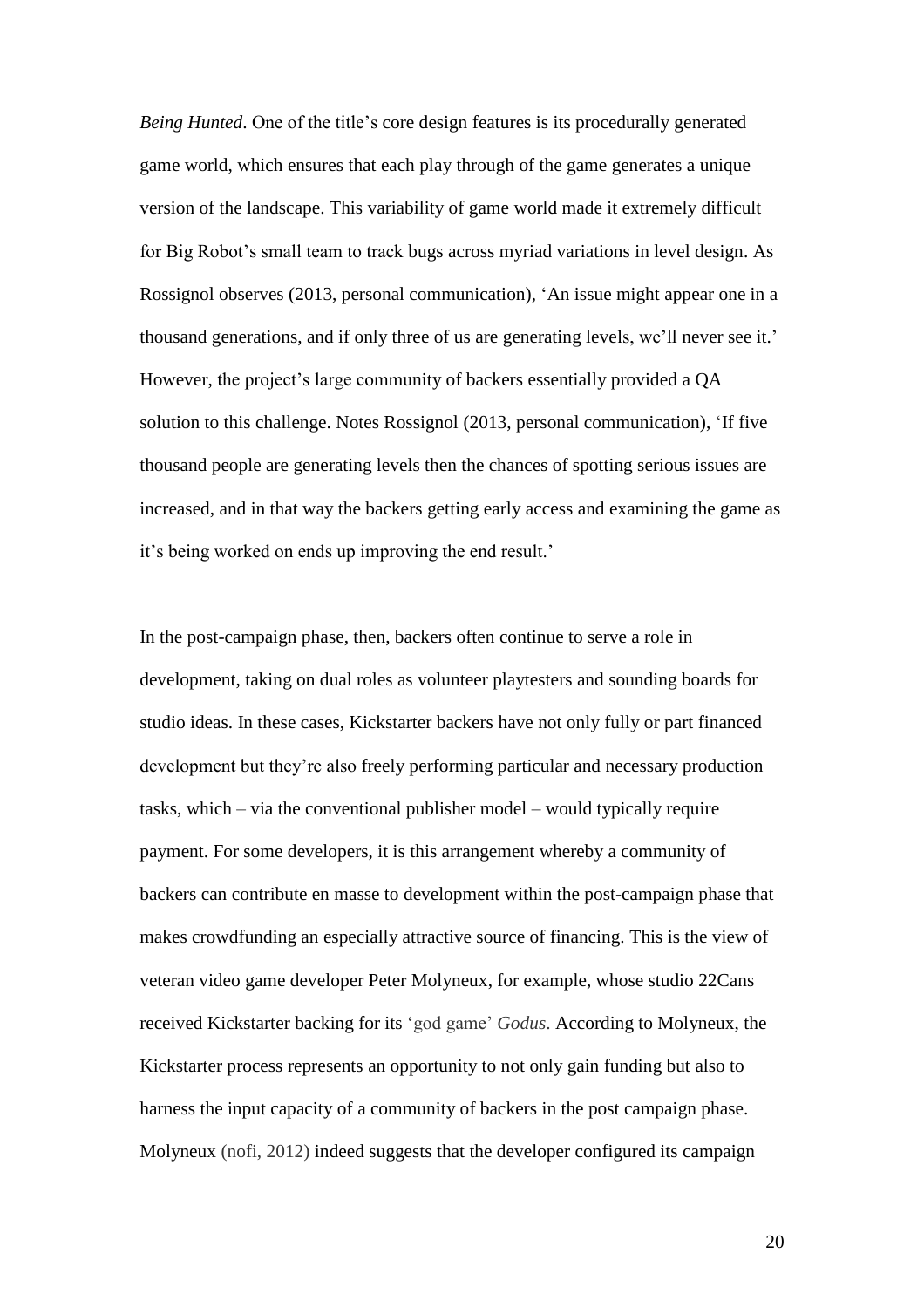with this aim in mind, ensuring that all but the lowest value campaign pledge tiers provided backers with access to the *Godus* alpha and beta builds. According to Molyneux (nofi, 2012), 'The real secret to making games is simple: you get as many people you can to play the game for as long as possible as you develop. …Kickstarter is not just about getting money it's about truly involving people in a structured way to make the best experience.'

Such examples of interaction between backers and studios during the post-campaign phase do not, however, characterise all Kickstarter-funded development projects. In some cases, studios are less inclined to firmly integrate backers into the development process, as was the case with Camouflaj during the post-campaign development phase of *République*, for example. As Payton (2013, personal communication) acknowledges, 'Our communication with our backers is most often one-way. We reply to all the messages that come in, but we haven't put a lot of focus on creating a forum for back-and-forth with the community.' The studio's decision not to rely on backer input during this period appears to have been down to two related reasons. Firstly, the studio did not view *République*, which was in part conceived as a carefully-structured narrative experience, as being a type of game that would especially benefit from a co-creative process; secondly, the studio did not regard the co-creative process as being compatible with the studio aim of maintaining a strong degree of institutional authorship over this narrative experience. Says Payton (2013, personal communication),

It's not that we don't care what the community has to say, but rather, I think it's because of the type of project we're developing. For a strategy or multiplayer game like *Godus*, I think it makes a lot of sense to have a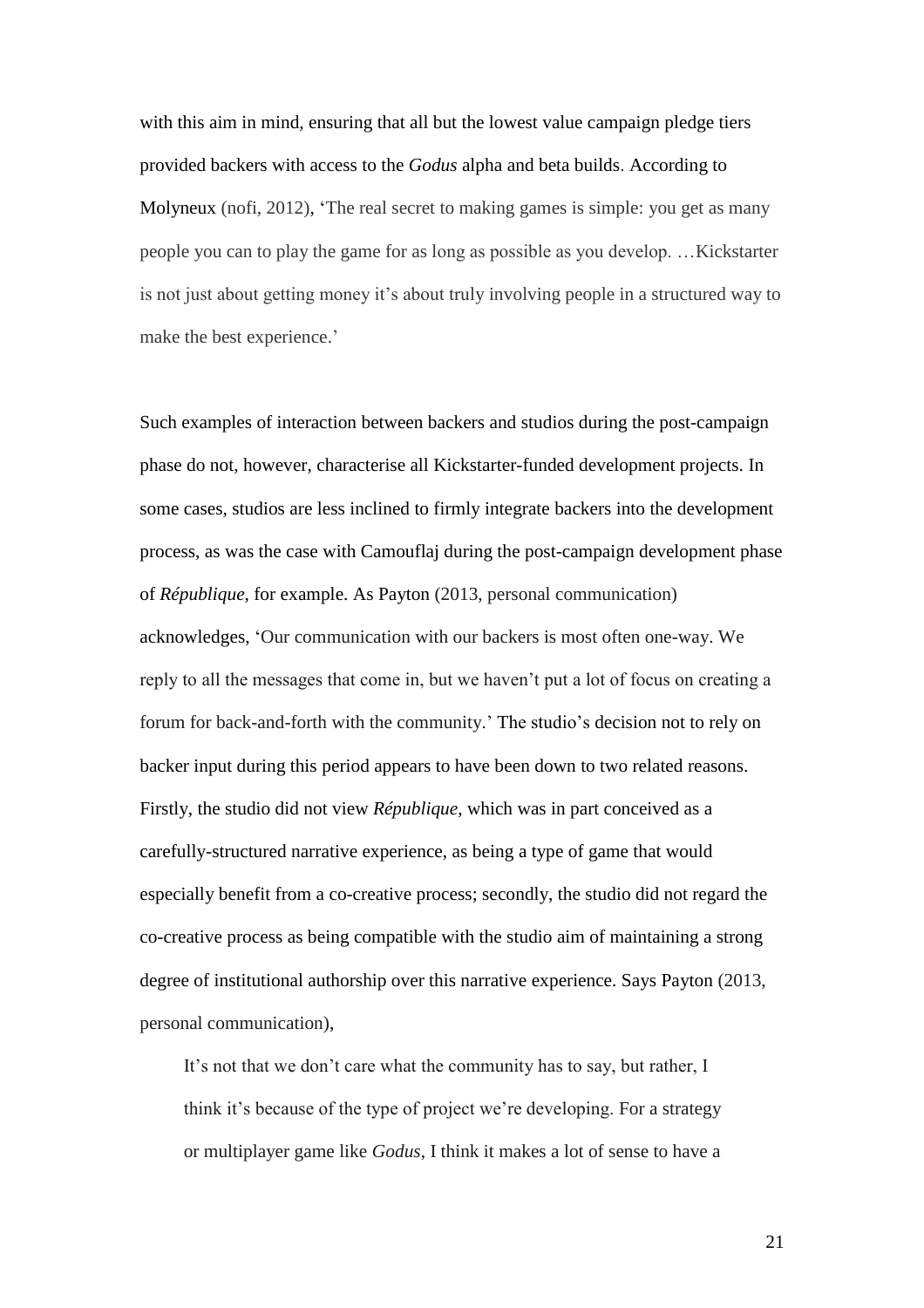constant stream of dialogue between the development team and the backers.…Due to the narrative-focus of *République* and our team's desire (from the very beginning) to break away from large companies and just make the game we've always wanted to make, we haven't reached out to the community for design feedback as much as other projects.

Payton (Reynolds, 2013) further stresses that key design challenges Camouflaj faced during development, which related to *République*'s unique touch screen game play, were not challenges that the game's backers were well equipped to assist with. He observes, 'We knew we couldn't rely on [backers] to help us solve complex design problems that even our veteran crew was fighting to solve.'

The case of *République* is instructive in considering the relationship between backers and studios as part of the post-campaign phase. It indicates that the variability of project type, as well as developers' particular attitudes towards the creative process, can inform the extent to which these two groups interact. More generally, the other cases featured within this section suggest that backer input within this phase can be highly structured. In various crowdfunded development processes discussed here, backers furthermore served roles that have analogues within more conventional development practice. The *Star Citizen* backer community was utilised as a superior focus group within the game's development (but as a focus group nonetheless). The *Sir You Are Being Hunted* backer community, meanwhile, has performed a role comparable to that of a QA department. The top-down structures imposed in the postcampaign phase thus contrast with the backer-developer power dynamic of the campaign phase, whereby crowdfunding communities have the potential to insist on significant changes in development (as in the cases of *République* and *Shadowrun*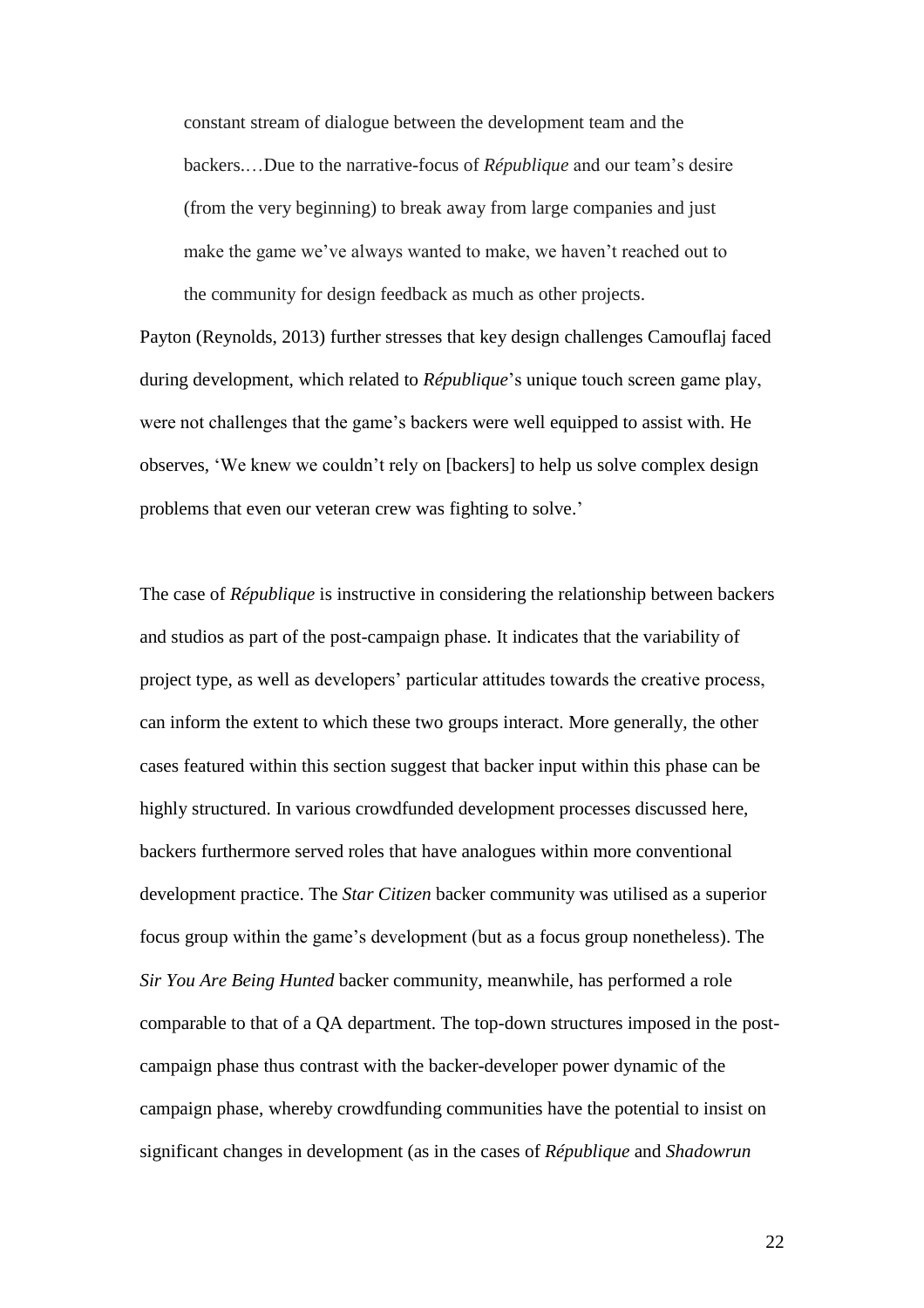*Online*). By setting the terms by which co-creativity occurs within the post-campaign phase, developers ensure that backer input becomes part of the wider co-creative practice of what Mactavish (2007) labels 'authorized production'. But while developers' control over the nature of backer input might weaken the agency of crowdfunding communities, it does not necessarily lessen the impact that their input has on a project's creative direction. The case of *Star Citizen* community poll-results motivating Cloud Imperium Games to generate a raft of new in-game content, for example, indeed indicates that the potential for backer influence persists within the post-campaign phase.

# **Conclusion**

This article reveals how co-creativity within video game development plays out within the crowdfunding space. It highlights ways in which these processes depart from conventional practices carried out in publisher-funded production. Whereas direct communication between studios and prospective players during development is, under the purview of publishers, often limited, interaction between these two social groups is ongoing from the early stages of development in the crowdfunding sphere. The article shows how communications between studios and prospective players during crowdfunding campaigns can instigate significant shifts concerning proposed project details, as was the case with the *République* and *Shadowrun Online* campaigns. The campaign phase is thus not only a period in which a studio looks to secure funding for its development project and form a community around it; this is also a period in which developers and prospective players can negotiate and contest the parameters of a project. In the post-campaign phase, as the article further indicates, studios often organise their production so as to channel backer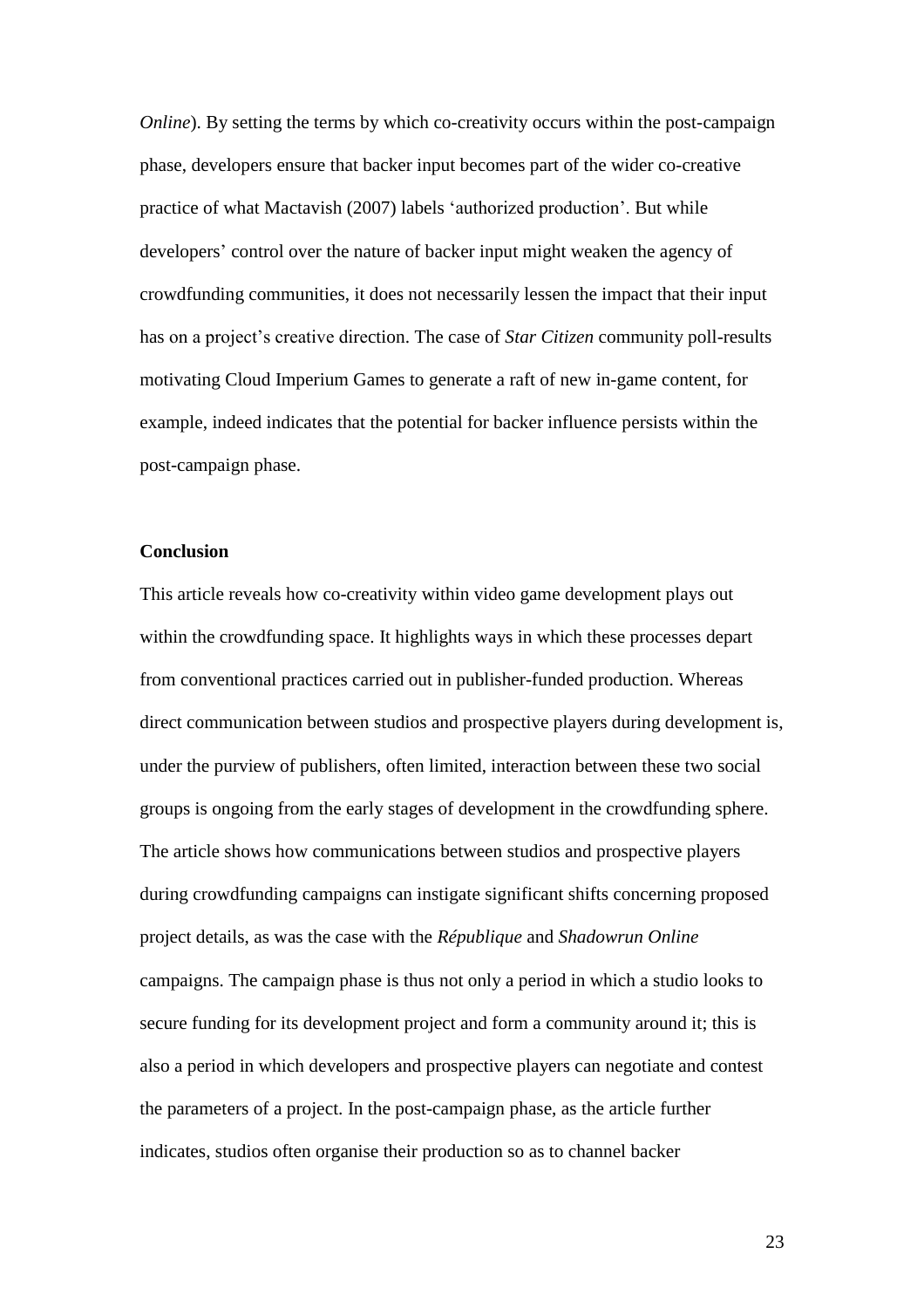communities' input in highly structured ways. Soliciting feedback from backers via polls, and recruiting backers as testers, studios often ensure that crowdfunding communities serve important roles throughout the development process.

While this study reveals a range of insights concerning the relationship between development studios and backer communities, further scholarship is necessary regarding video game development in the crowdfunding space. Gaining perspectives on additional aspects of this industrial process – including social groups other than studios and backers – would be a useful next step. Research into how studios balance the need of backers with, for example, those of the professional investors that are increasingly contributing additional funding to crowdfunded projects might be advantageous.<sup>x</sup> Attention might also be given to the strategies studios deploy so as to ensure that their content will be appropriate for a wider gaming audience on release, while simultaneously satisfying their core crowdfunding community. Such lines of enquiry would help establish a more detailed understanding concerning the specificities of the crowdfunding model and its implications to video game production.

Taking a wider perspective on the rise of digital crowdfunding, further research is also required to understand the implications of crowdfunding processes for backers – academic work that would benefit from the interviewing of crowdfunding community members. As this article acknowledges, the interactions between development studios and backer communities form part of a far larger field of co-creativity involving media companies and media users. Yet the requirement for backers to contribute money directly to development distinguishes crowdfunded processes from many other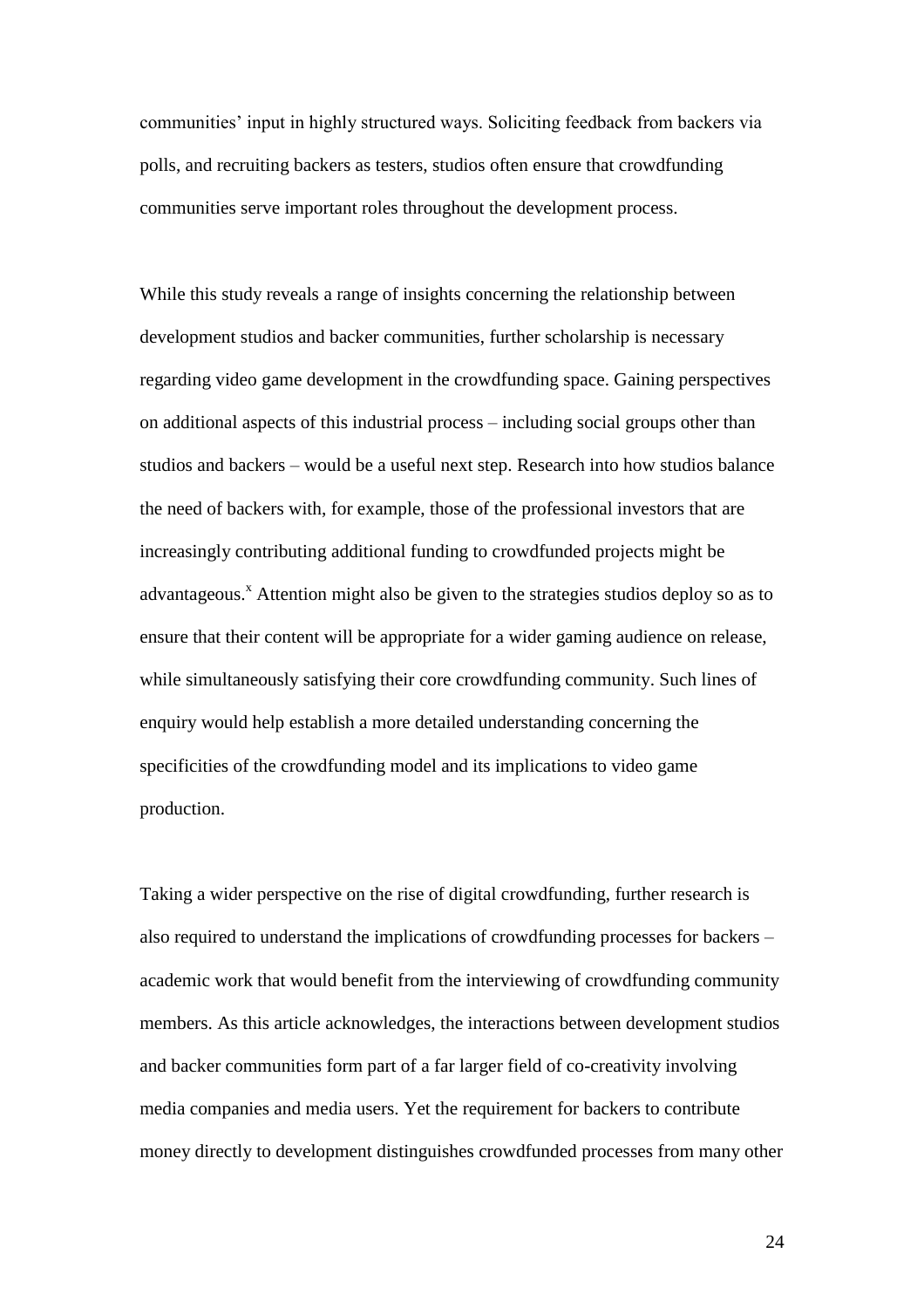examples of co-creativity. Whereas a modder, or a fan fiction writer or message board user might willingly enable media companies to profit from their activities without receiving any payment in return, crowdfunding communities are in addition often paying for the opportunity to function as free labour. Despite serving as the financial impetus for many development projects, backers are furthermore not only without ownership of content they've helped finance, they are also without monetary protection should a funded video game project go on to be cancelled (Gera, 2012). Detailed consideration of the specificities of digital crowdfunding, and the implications of these specific features for crowdfunding communities, is thus necessary to further inform wider debates concerning the role of users in media production.

i Payton (Reynolds, 2013) speculates that, without financial backing from the Kickstarter community, the game 'would never have seen the light of day.'  $\ddot{h}$ . The three original interviews were conducted via email Q&A. The three interviewees were: Ryan Payton, co-founder of Camouflaj, which developed *République* (interview conducted 29 October 2013); Jim Rossignol, founder of Big Robot, which developed *Sir, You Are Being Hunted* (interview conducted 7 January 2014); and Raphael van Lierop, creative director of Hinterland Games, which is currently developing *The Long Dark* (interview conducted 21 November 2013). <sup>iii</sup> The developer Rockstar North, for example, carried out maintenance on the online component of *Grand Theft Auto V* so as to curb the player practice of creating and disseminating counterfeit in-game money (Makuch, 2014).

 $\overline{a}$ 

iv For example, online player protests regarding the narrative conclusion of *Mass Effect 3* led to its developer BioWare producing downloadable content that augments the original ending (Their, 2012).

<sup>&</sup>lt;sup>v</sup> This line of thinking regarding video game production parallels theoretical moves within the field to understand video games not as permanent objects but rather as continual processes (Malaby, 2007) or as changeable cultural facilities (Consalvo, 2009) that alter via player engagement.

 $\gamma$ <sup>i</sup> Philippe Ross (2014) considers in depth the theoretical implications of this practice whereby media producers conceptualise an intended audience absent from production processes.

VII Whether or not this and other discussed features are ultimately implemented within the desktop versions of *République* remains to be seen. At the time of writing, while the iOS version of the game has been released, the PC and Mac versions are still in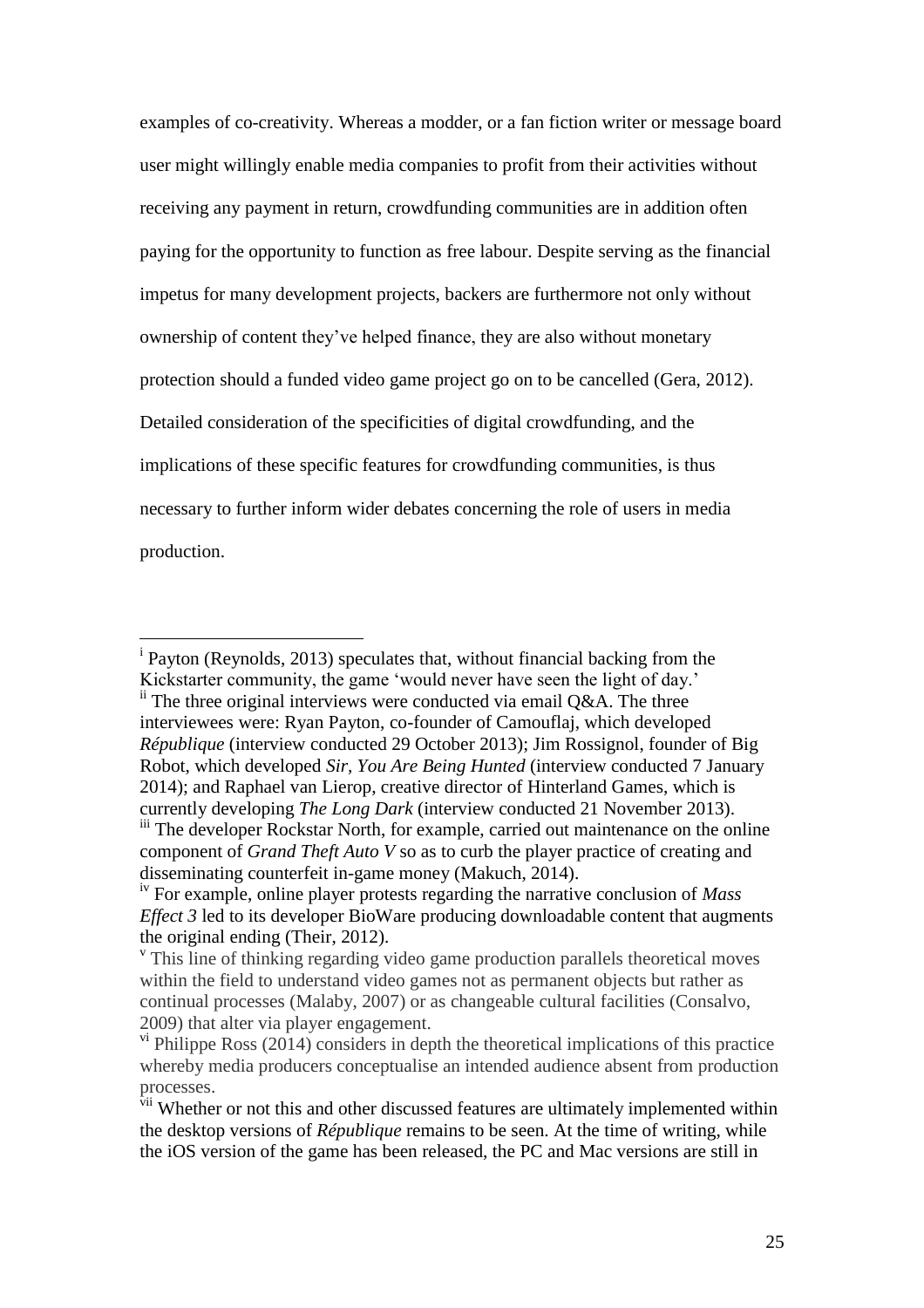development, with the Camouflaj team yet to determine the precise direction that the project will take (Crecente, 2014).

 $\overline{a}$ 

<sup>viii</sup> Data bears this view out, with approximately half of the project backers signalling their intention to play the game on desktop versions (Payton, 2012).

 $\frac{1}{10}$  The use of player communities as unpaid testers is not, however, a practice restricted to crowdfunded projects. In the case of online multiplayer games, developers often recruit user communities to beta test content. See Banks (2002), Kerr (2002: 290) and Taylor (2006: 155).

<sup>x</sup> Warhorse studios' *Kingdom Come: Deliverance* (in development) is one such example of a project being funded by a combination of crowdfunding and private investment (Hart, 2014).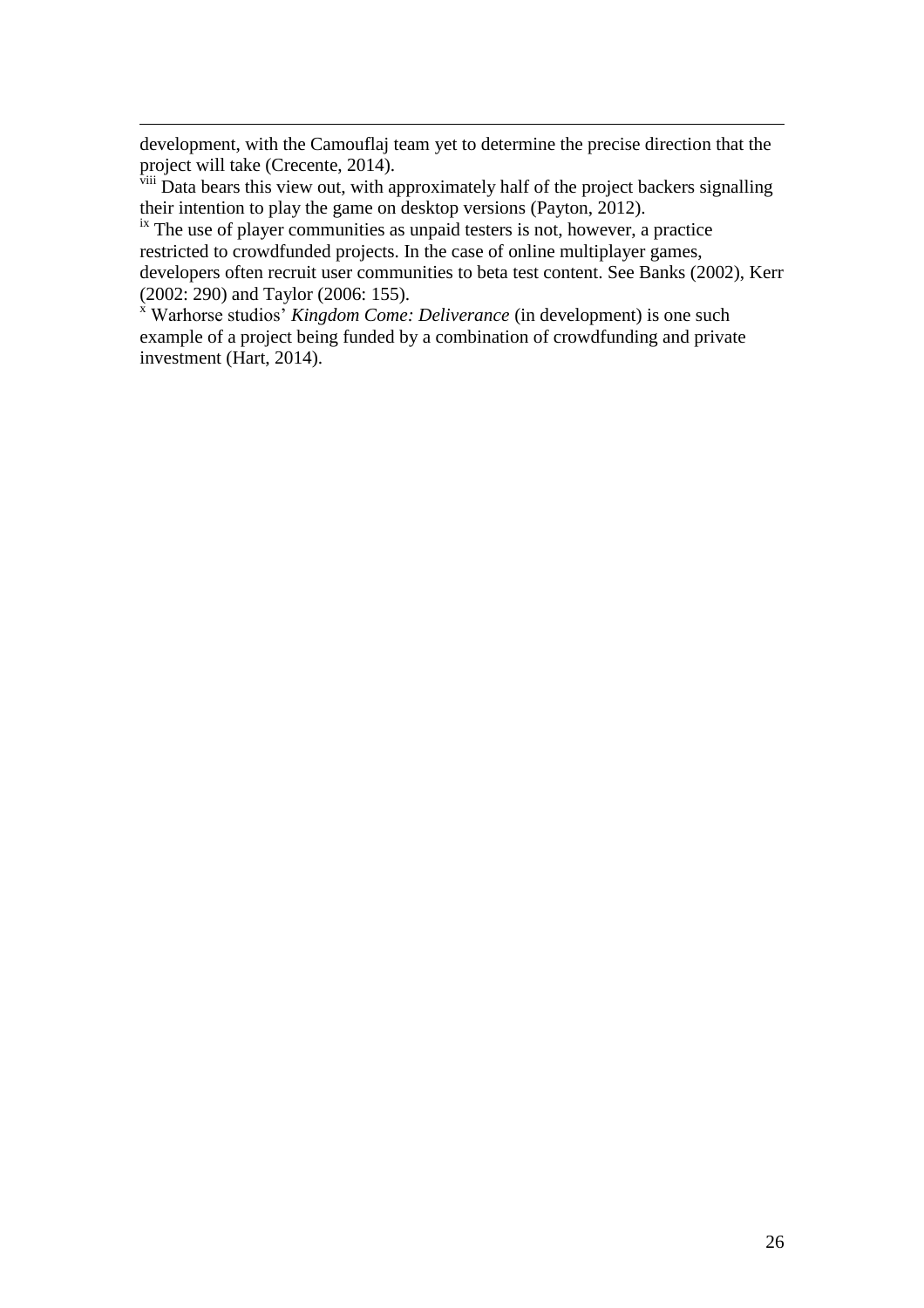## **Bibliography**

Banks J (2002) Gamers as co-creators: enlisting the virtual audience: a report from the net face. In Balnaves M, O'Regan T and Sternberg J (eds) *Mobilising the Audience*. St. Lucia, Queensland: University of Queensland Press.

Banks J (2013) *Co-Creating Videogames*. London: Bloomsbury.

Banks J and Potts J (2010) Co-creating games: a co-evolutionary analysis. *New Media & Society* 12(2): 253-270.

Banks J and Humphreys S (2008) The labour of user co-creators: emergent social network markets. *Convergence* 14(4): 401-418.

Behrenshausen B (2013) The active audience, again: Player-centric game studies and the problem of binarism. *New Media & Society* 15(6): 872-889.

Berghammer B (2012) Update #5: *République* announced for PC and Mac. Kickstarter 26 April (accessed 25 August 2012) [https://www.kickstarter.com/projects/486250632/republique-by-camouflaj](https://www.kickstarter.com/projects/486250632/republique-by-camouflaj-logan/posts/215609)[logan/posts/215609](https://www.kickstarter.com/projects/486250632/republique-by-camouflaj-logan/posts/215609)

Bertz M (2013) *Star Citizen*: Interview: Chris Roberts charts a course for *Star Citizen*. *Game Informer* 13 March (accessed 5 January 2014)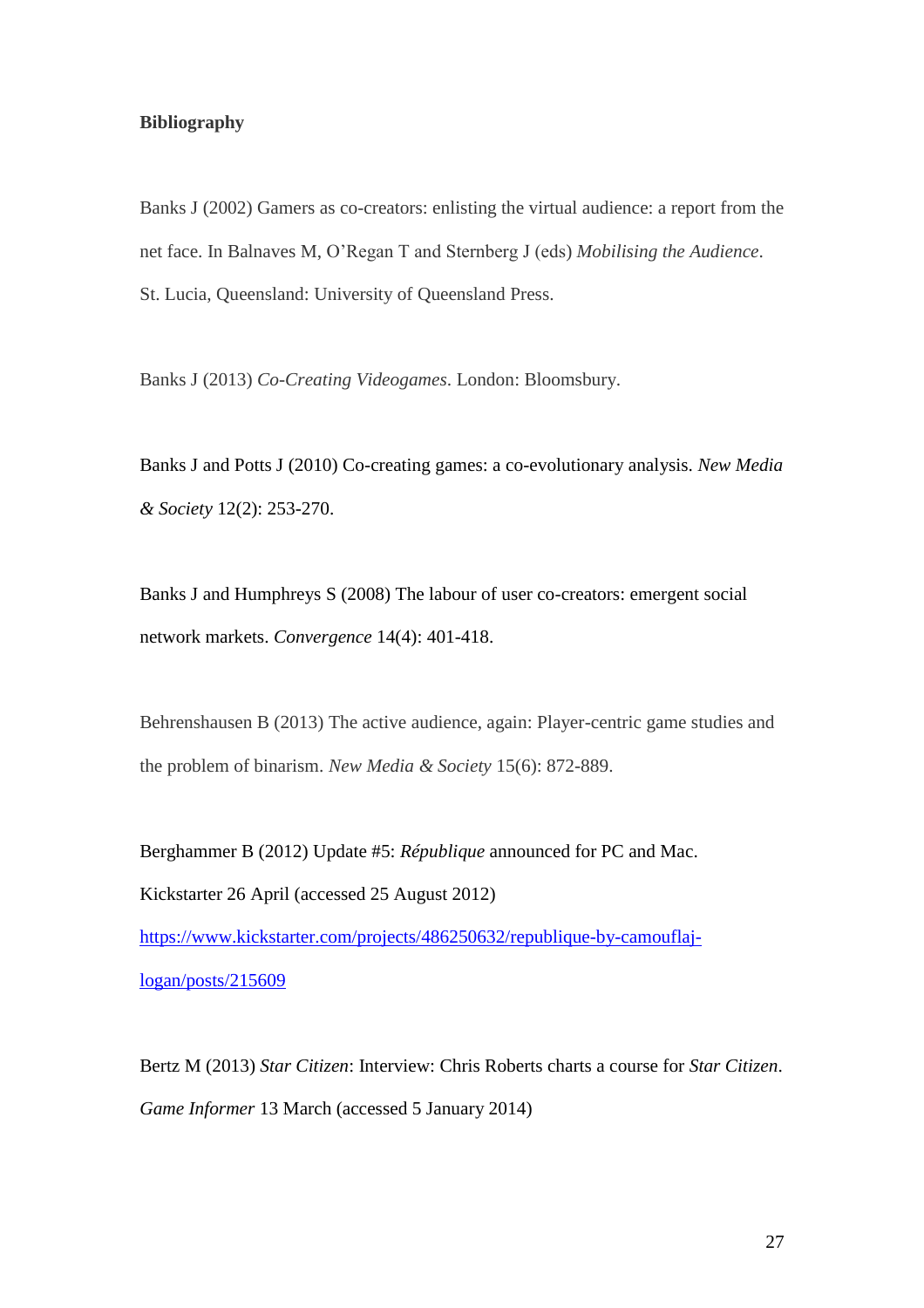[http://www.gameinformer.com/games/star\\_citizen/b/pc/archive/2013/03/13/interview](http://www.gameinformer.com/games/star_citizen/b/pc/archive/2013/03/13/interview-chris-roberts-charts-a-course-for-star-citizen.aspx) [-chris-roberts-charts-a-course-for-star-citizen.aspx](http://www.gameinformer.com/games/star_citizen/b/pc/archive/2013/03/13/interview-chris-roberts-charts-a-course-for-star-citizen.aspx)

Bidaux T (2014) 2013 games on Kickstarter. *Gamasutra* 10 January (accessed 12 January 2014) [http://gamasutra.com/blogs/ThomasBidaux/20140110/208410/2013\\_for\\_games\\_on\\_K](http://gamasutra.com/blogs/ThomasBidaux/20140110/208410/2013_for_games_on_Kickstarter.php) [ickstarter.php](http://gamasutra.com/blogs/ThomasBidaux/20140110/208410/2013_for_games_on_Kickstarter.php)

Burgess J and Green J (2009) *YouTube*. Cambridge: Polity Press.

Camouflaj (2012) Republique by Camouflaj + Logan. Kickstarter April (accessed 17 May 2012) [https://www.kickstarter.com/projects/486250632/republique-by](https://www.kickstarter.com/projects/486250632/republique-by-camouflaj-logan)[camouflaj-logan](https://www.kickstarter.com/projects/486250632/republique-by-camouflaj-logan)

Chen MG (2009) Communication, coordination, and camaraderie in *World of Warcraft*. *Games and Culture* 4(1): 47-73.

Cliffhanger Productions (2012) Update #3: We've solved the free-to-play issue and added new rewards. Kickstarter 24 July (accessed 14 August 2013) <https://www.kickstarter.com/projects/1964352341/shadowrun-online/posts?page=8>

ConsoleTuner (2014) Star Citizen Blasts Past \$48 Million in Funding, Makes \$1 Million in Three Weeks. *ConsoleTuner* 14 July (accessed 25 July 2014) [http://www.consoletuner.com/star-citizen-blasts-past-48-million-in-funding-makes-1](http://www.consoletuner.com/star-citizen-blasts-past-48-million-in-funding-makes-1-million-in-three-weeks/) [million-in-three-weeks/](http://www.consoletuner.com/star-citizen-blasts-past-48-million-in-funding-makes-1-million-in-three-weeks/)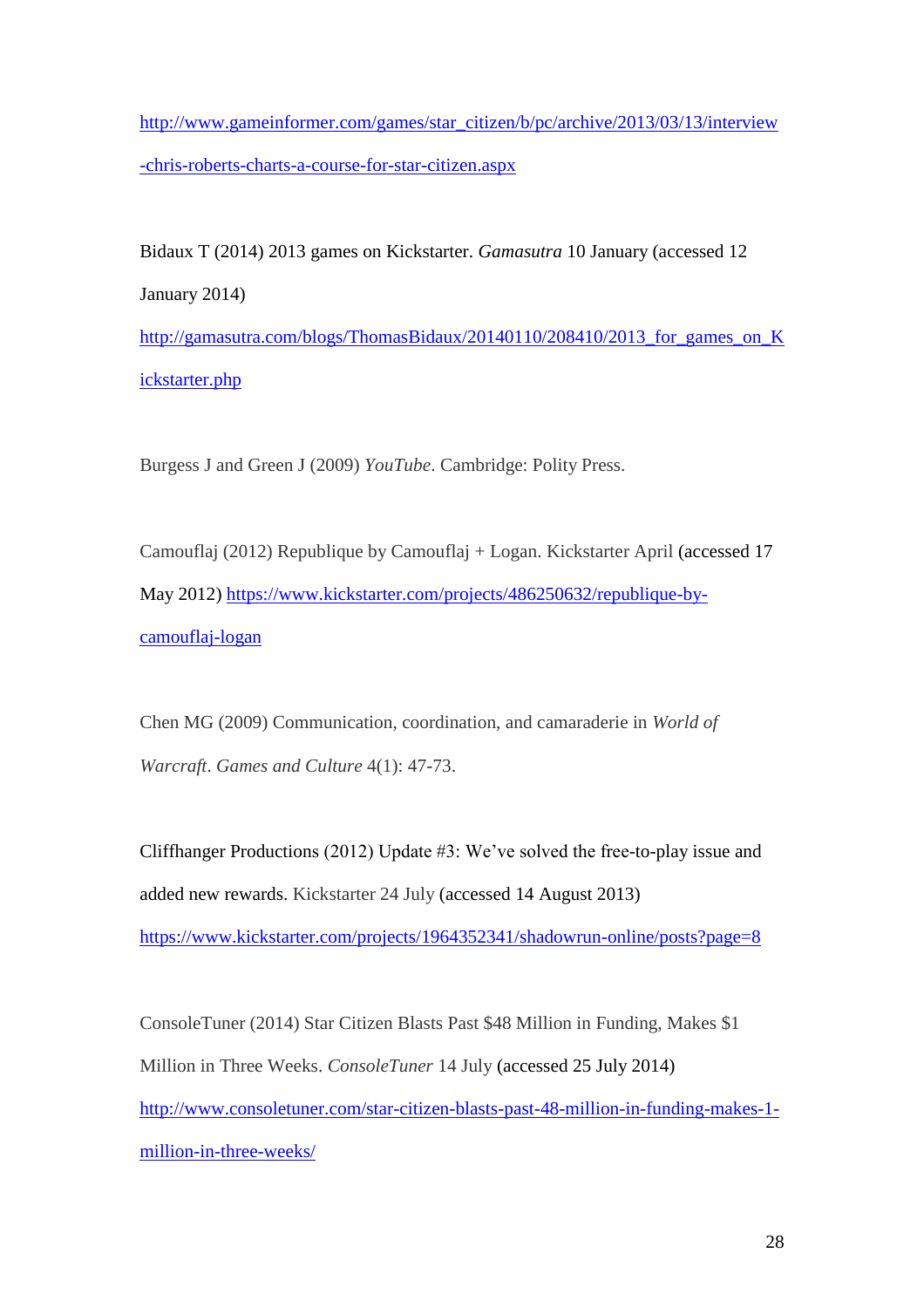Comcept USA (2013) *Mighty No. 9*. Kickstarter August (accessed 20 September 2013)<https://www.kickstarter.com/projects/mightyno9/mighty-no-9>

Consalvo M (2009) There is no magic circle. *Games and Culture* 4(4) 408-417

Crawford G, Gosling VK and Light B (eds) (2013) *Online Gaming in Context: The Social and Cultural Significance of Online Games*. New York: Routledge.

Crecente B (2014) How 500 nights of misery and a little faith gave *République* Hope. *Polygon* 20 January (accessed 25 January 2014) <http://www.polygon.com/2014/1/20/5319770/republique>

Davidovici-Nora M (2009) The dynamics of co-creation in the video game industry: the case of *World of Warcraft*. *Communications & Strategies* 73: 43-66.

DeKosnik A (2013) Fandom as free labor. In Schloz T (ed.) *Digital Labor: The Internet as Playground and Factory*. New York: Routledge, 98-111.

Dovey J and Kennedy HW (2006) *Game Cultures: Computer Games and New Media*. Maidenhead: Open University Press.

De Peuter G and Dyer Witheford N (2005) A playful multitude? mobilising and counter mobilising immaterial game labour. *The Fibreculture Journal* 5 (accessed 5 December 2013) [http://five.fibreculturejournal.org/fcj-024-a-playful-multitude-](http://five.fibreculturejournal.org/fcj-024-a-playful-multitude-mobilising-and-counter-mobilising-immaterial-game-labour/)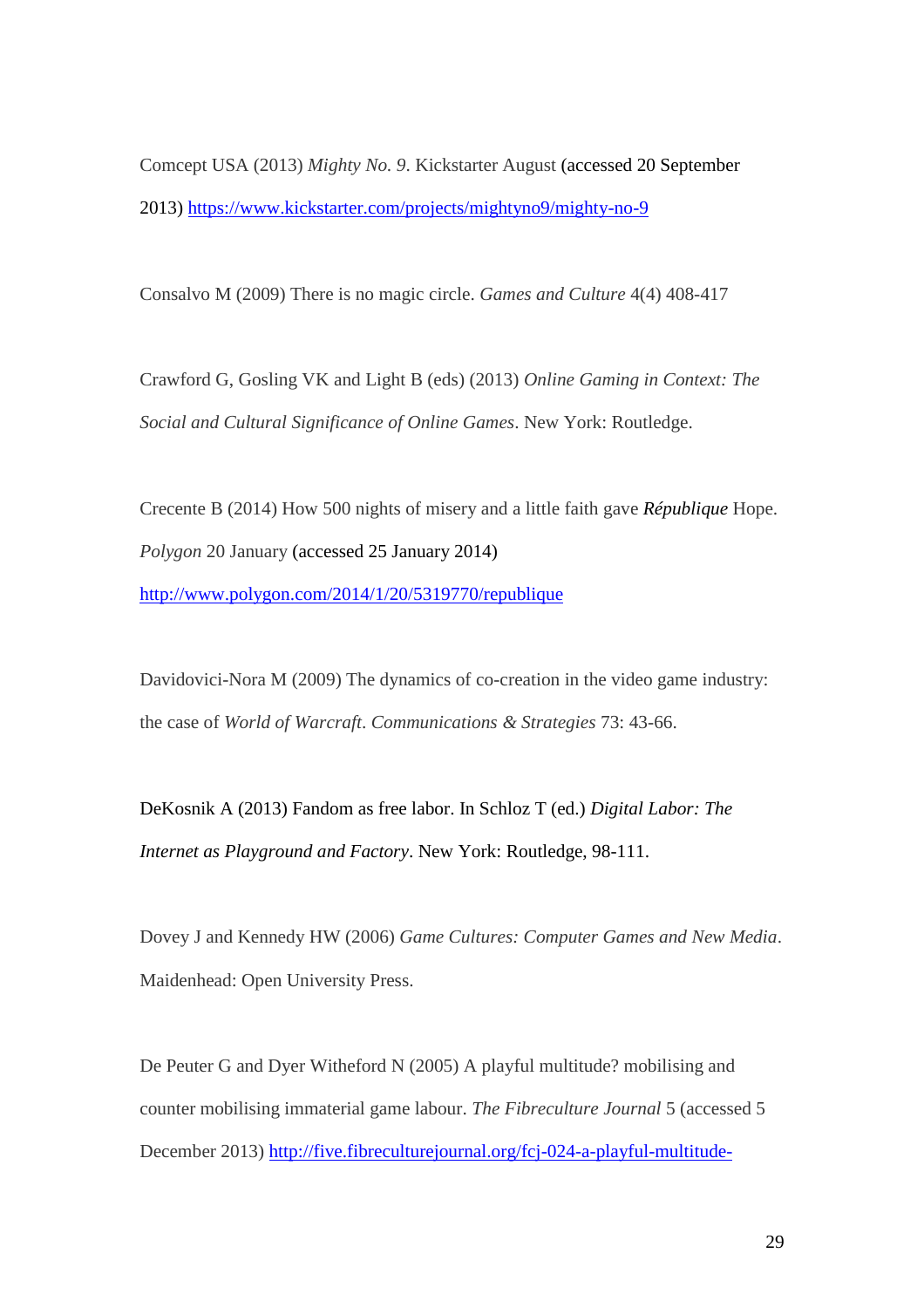[mobilising-and-counter-mobilising-immaterial-game-labour/](http://five.fibreculturejournal.org/fcj-024-a-playful-multitude-mobilising-and-counter-mobilising-immaterial-game-labour/)

Farokhmanesh M (2012) Sir, You Are Being Hunted Kickstarter comes to a close.

*Polygon* 2 December (accessed 25 July 2014)

[http://www.polygon.com/2012/12/2/3717170/sir-you-are-being-hunted-kickstarter](http://www.polygon.com/2012/12/2/3717170/sir-you-are-being-hunted-kickstarter-comes-to-a-close)[comes-to-a-close](http://www.polygon.com/2012/12/2/3717170/sir-you-are-being-hunted-kickstarter-comes-to-a-close)

Frontier (2013) In system travel polls. Available at: <http://forums.frontier.co.uk/forumdisplay.php?f=38>

Gera E (2012) Why Kickstarter 'can't' and won't protect backers once a project is funded. *Polygon* 20 January (accessed 5 May 2014)

[http://www.polygon.com/gaming/2012/6/27/3099051/backers-rights-what-kickstarter](http://www.polygon.com/gaming/2012/6/27/3099051/backers-rights-what-kickstarter-funders-can-expect-when-they-pledge)[funders-can-expect-when-they-pledge](http://www.polygon.com/gaming/2012/6/27/3099051/backers-rights-what-kickstarter-funders-can-expect-when-they-pledge)

Green J and Jenkins H (2011) The moral economy of web 2.0: Audience research and convergence culture. In Holt J and Perren A (eds) *Media Industries: History, Theory and Method*. Hoboken, NJ: Wiley-Blackwell, 213-226.

Hart J (2014) Kickstarter project aims to fund 'realistic' medieval RPG for Xbox One, PS4. *Examiner* 22 January (accessed 28 January 2014) [http://www.examiner.com/article/kickstarter-project-aims-to-fund-realistic-medieval](http://www.examiner.com/article/kickstarter-project-aims-to-fund-realistic-medieval-rpg-for-xbox-one-ps4)[rpg-for-xbox-one-ps4](http://www.examiner.com/article/kickstarter-project-aims-to-fund-realistic-medieval-rpg-for-xbox-one-ps4)

Hong R and Hsueh-Hua Chen V (2013) Becoming an ideal co-creator: Web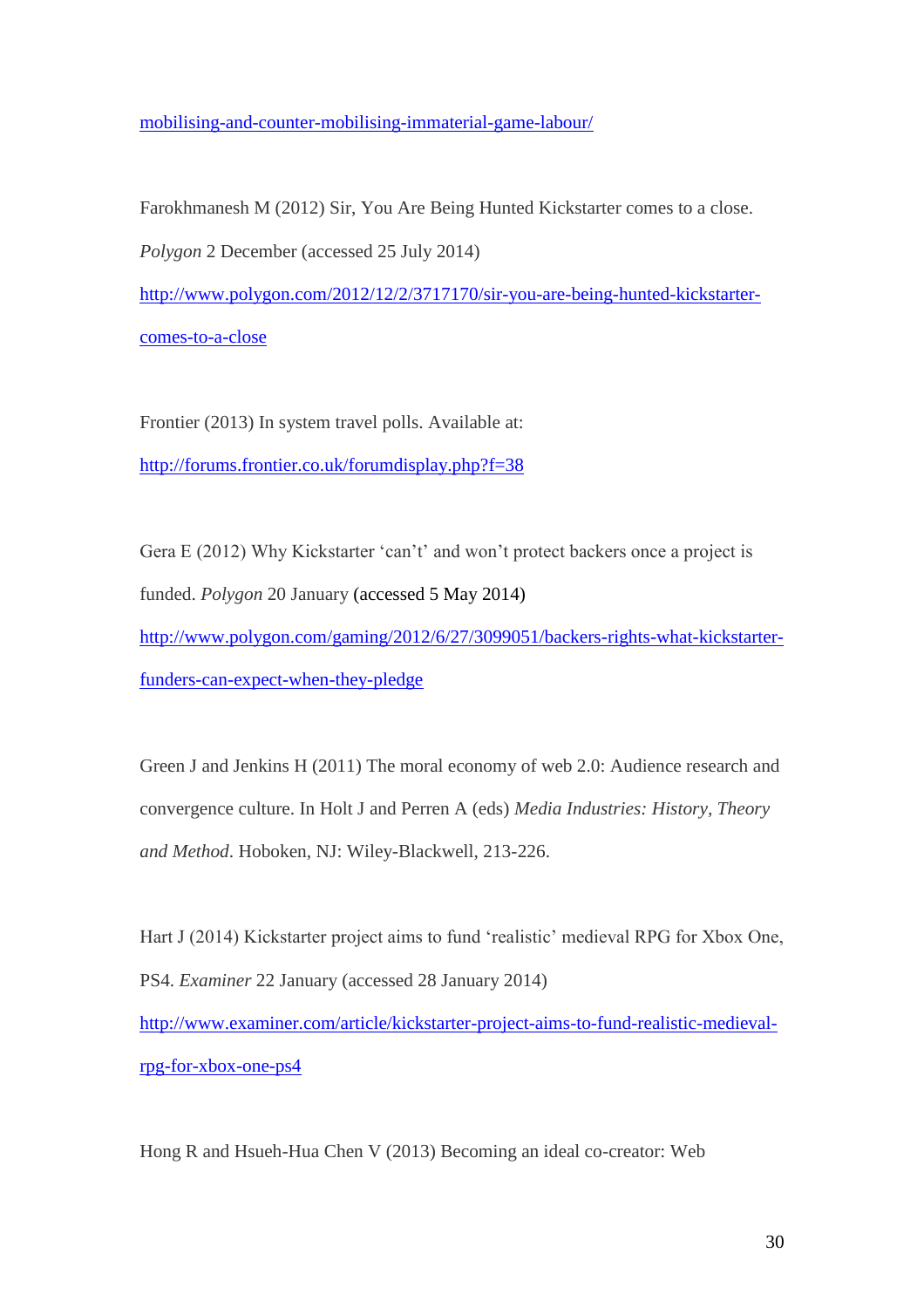materiality and intensive laboring practices in game modding. *New Media & Society*  $0(0)$ : 1-16.

Jenkins H (2006) *Convergence Culture: Where Old and New Media Collide*. New York: New York University Press, 2006.

Jin DY (2010) *Korea's Online Gaming Empire*. Cambridge, MA: The MIT Press.

Karam DA, Imaeda K and MacDonald M (2013) Update #36: The winner takes it (C)all (official Call vote results!). Kickstarter 29 December (accessed 11 January 2014)<https://www.kickstarter.com/projects/mightyno9/mighty-no-9/posts/706604>

Kerr A (2002) Representing users in the design of digital games. *Proceedings of Computer and Digital Cultures Conference*. Tampere, Finland.

Kerr A (2013) Player production and innovation in online games. In Crawford G, Gosling VK and Light B (eds) *Online Gaming in Context: The Social and Cultural Significance of Online Games*. New York: Routledge, 25-39.

Kline S, Dyer-Witheford N and De Peuter G (2003) *Digital Play: The Interaction of Technology, Culture and Marketing*. Montreal & Kingston: McGill-Queen's University Press.

Koster R (2006) Community building. Ralph Koster's Website 19 July (accessed 2 august 2013)<http://www.raphkoster.com/2006/07/19/community-building/>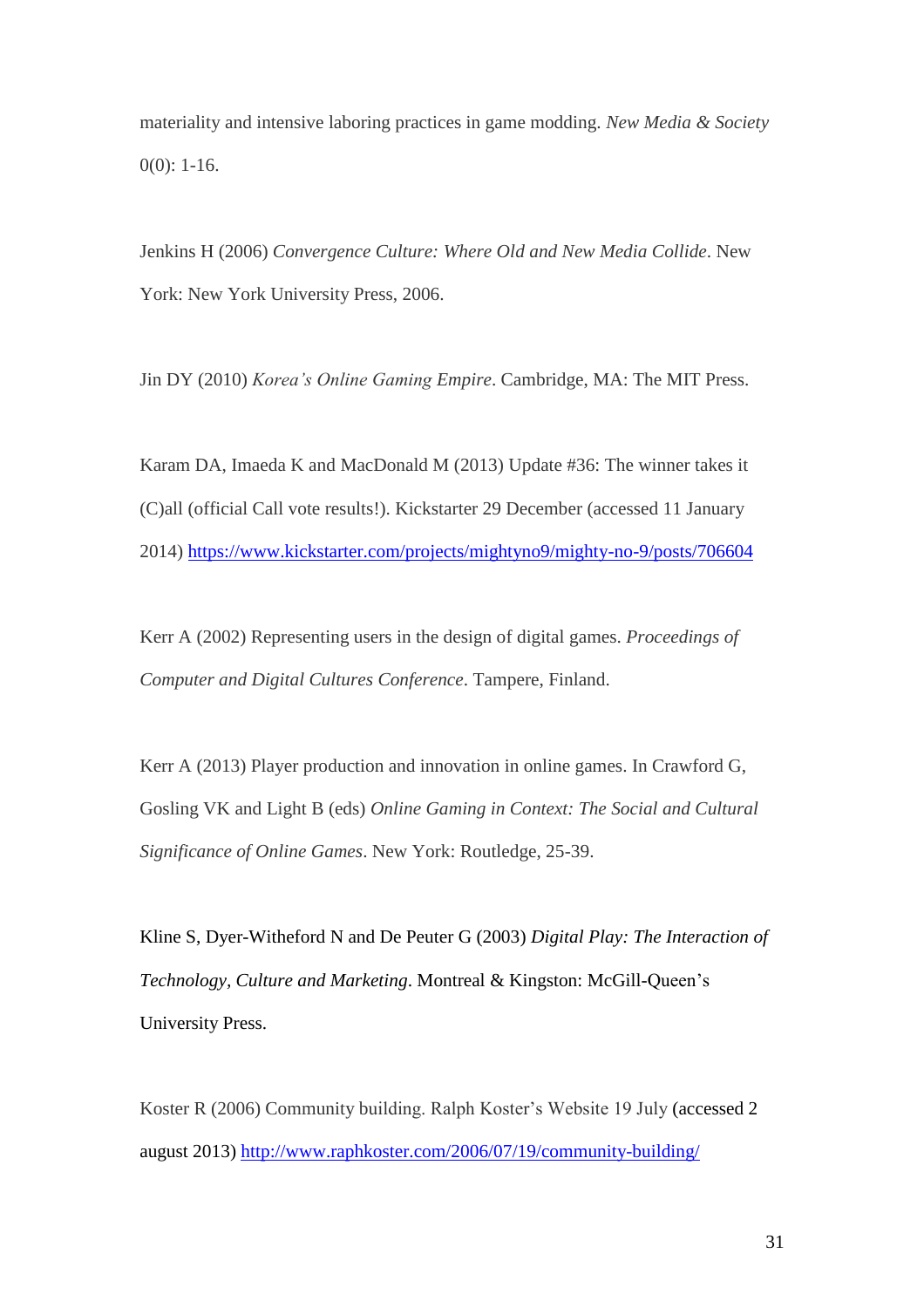Kücklich J (2005) Precarious playbour: modders and the digital games industry. *The Fibreculture Journal* 5 December (accessed 19 November 2013) [http://five.fibreculturejournal.org/fcj-025-precarious-playbour-modders-and-the-](http://five.fibreculturejournal.org/fcj-025-precarious-playbour-modders-and-the-digital-games-industry/)

[digital-games-industry/](http://five.fibreculturejournal.org/fcj-025-precarious-playbour-modders-and-the-digital-games-industry/)

Mactavish A (2008) Licensed to play: Digital games, player modifications, and authorized production. In Schreibman S and Siemens R (eds) A Companion to Digital Literary Studies. Oxford: Blackwell, 349-68.

Malaby T M (2007) Beyond play: a new approach to games. *Games and Culture* 2(2) 95-113.

Makuch E (2014) *GTA 5* cheaters: Rockstar is hunting you down. *Gamespot* 16 January (accessed 20 January 2014) [http://www.gamespot.com/articles/gta-5](http://www.gamespot.com/articles/gta-5-cheaters-rockstar-is-hunting-you-down/1100-6417161/) [cheaters-rockstar-is-hunting-you-down/1100-6417161/](http://www.gamespot.com/articles/gta-5-cheaters-rockstar-is-hunting-you-down/1100-6417161/)

nofi (2012) Interview: Peter Molyneux talks *Godus*, Kickstarter and managing expectations. *The Sixth Axis* (accessed 27 December 2013) [http://www.thesixthaxis.com/2012/11/30/interview-peter-molyneux-talks-godus](http://www.thesixthaxis.com/2012/11/30/interview-peter-molyneux-talks-godus-kickstarter-and-managing-expectations/)[kickstarter-and-managing-expectations/](http://www.thesixthaxis.com/2012/11/30/interview-peter-molyneux-talks-godus-kickstarter-and-managing-expectations/)

Nutt C (2013) Chris Roberts on *Star Citizen* success, and why he doesn't want a publisher. *Gamasutra*, 26 September (accessed 5 January 2014)

[http://www.gamasutra.com/view/feature/200998/chris\\_roberts\\_on\\_star\\_citizen\\_.php](http://www.gamasutra.com/view/feature/200998/chris_roberts_on_star_citizen_.php)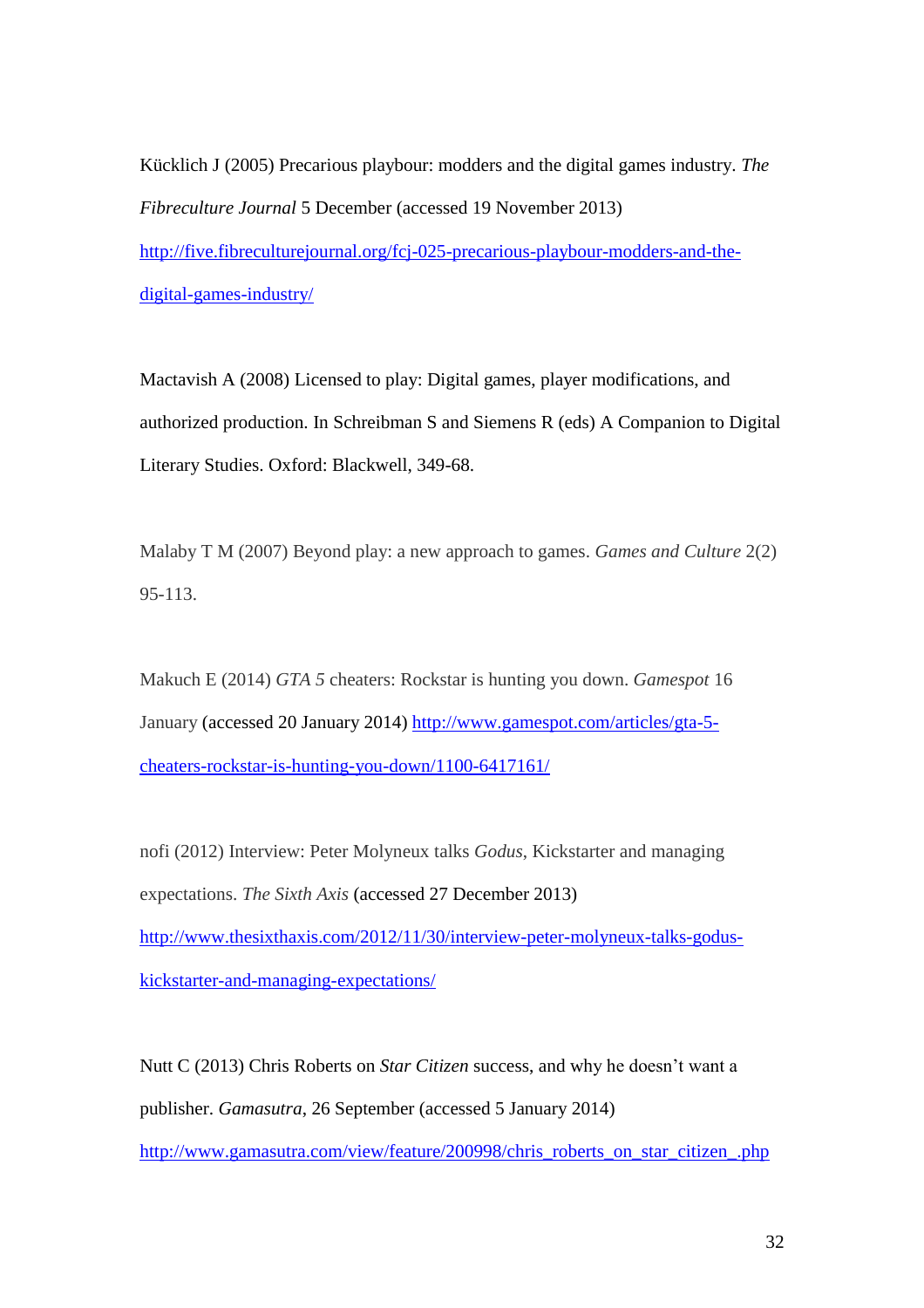Payton R (2012) How Camouflaj saved *République*'s Kickstarter. *Gamasutra* 20 August (accessed 25 August 2012)

[http://www.gamasutra.com/view/feature/176187/how\\_camouflaj\\_saved\\_rpubliques\\_.](http://www.gamasutra.com/view/feature/176187/how_camouflaj_saved_rpubliques_.php) [php](http://www.gamasutra.com/view/feature/176187/how_camouflaj_saved_rpubliques_.php)

Poor N (2013) Computer game modders' motivations and sense of community: A mixed methods approach. *New Media & Society* 0(0): 1-19.

Postigo H (2003) From Pong to Planet Quake: Post industrial transitions from leisure to work. *Information, Communication & Society* 6(4): 593-607.

Postigo H (2007) Of mods and modders: Chasing down the value of fan-based digital game modifications. *Games and Culture* 2(4): 300-313.

Postigo H (2008) Video game appropriation through modifications: Attitudes concerning intellectual property among modders and fans. *Convergence* 14(1): 59-74.

Quandt T and Kröger S (eds) (2013) *Multiplayer: The Social Aspects of Digital Gaming*. New York: Routledge.

Reynolds M (2013) *République* interview: Camouflaj on episodes, Kickstarter and iOS release. *Digital Spy* 20 December (accessed 11 January 2014) [http://www.digitalspy.co.uk/gaming/interviews/a539781/republique-interview](http://www.digitalspy.co.uk/gaming/interviews/a539781/republique-interview-camouflaj-on-episodes-kickstarter-ios-release.html)[camouflaj-on-episodes-kickstarter-ios-release.html](http://www.digitalspy.co.uk/gaming/interviews/a539781/republique-interview-camouflaj-on-episodes-kickstarter-ios-release.html)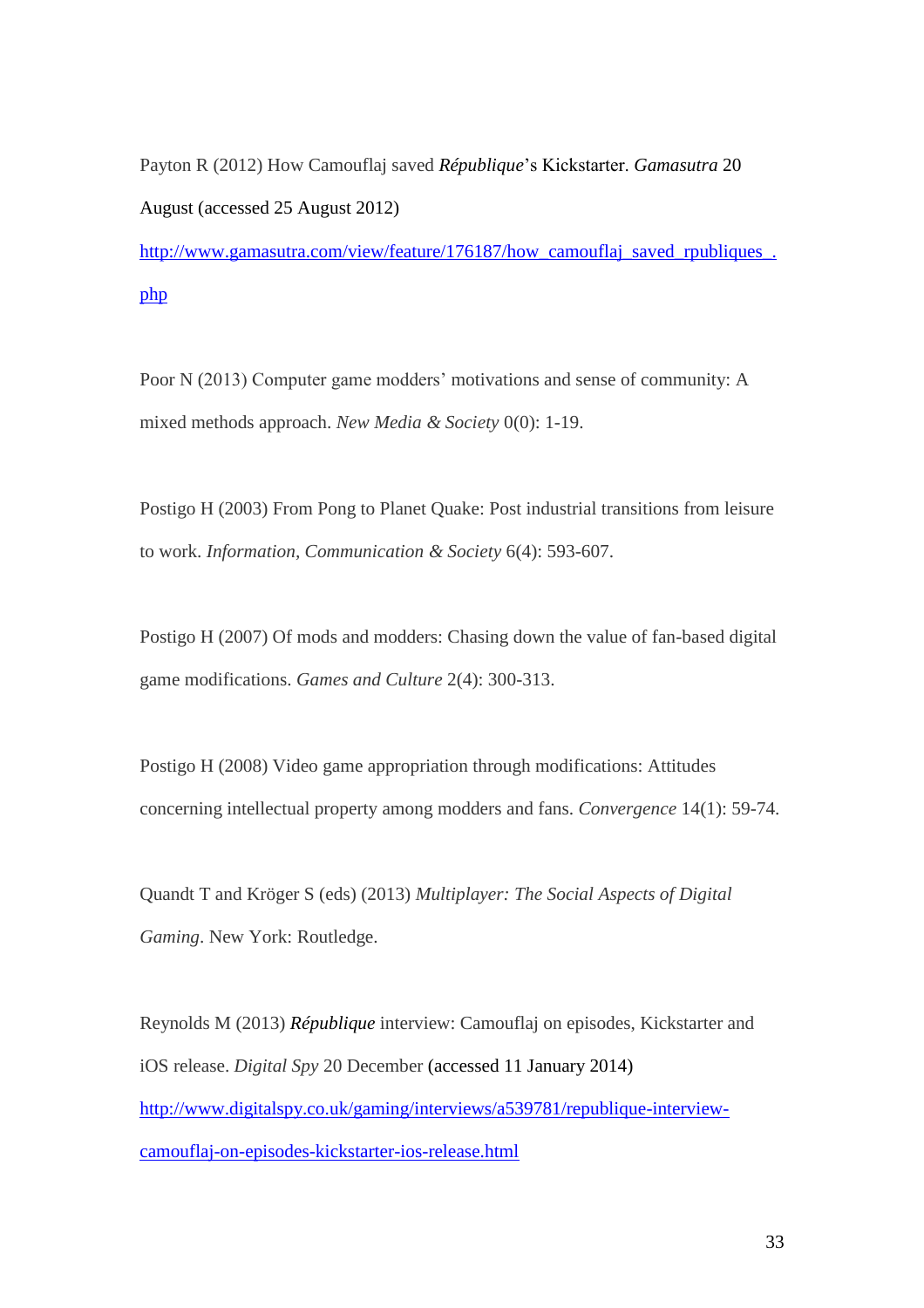Ross P (2014) Were producers and audiences ever separate? Conceptualising media production as social situation. *Television & New Media* 15(2): 157-174.

Sotamaa O (2010) When the game is not enough: Motivations and practices among computer game modding culture. *Games and Culture* 5(3): 239-255.

Targett S, Verlysdonk V, Hamilton H, and Hepting D (2012) A study of user interface modifications in *World of Warcraft*. *Game Studies* 12(2) (accessed 25 October 2013) [http://gamestudies.org/1202/articles/ui\\_mod\\_in\\_wow](http://gamestudies.org/1202/articles/ui_mod_in_wow)

Taylor T L (2006a) *Play Between Worlds: Exploring Online Game Culture*. Cambridge, MA: The MIT Press.

Taylor T L (2006b) Does *WoW* change everything? How a PvP server, multinational player base and a surveillance mod scene caused me pause. *Games and Culture* 1(4): 318-337.

Taylor T L (2012) *Raising the Stakes: E-Sports and the Professionalization of Computer Gaming*. Cambridge, MA: The MIT Press.

Terranova T (2000) Free Labor: Producing culture for the digital economy. *Social Text* 63(18), 33-58